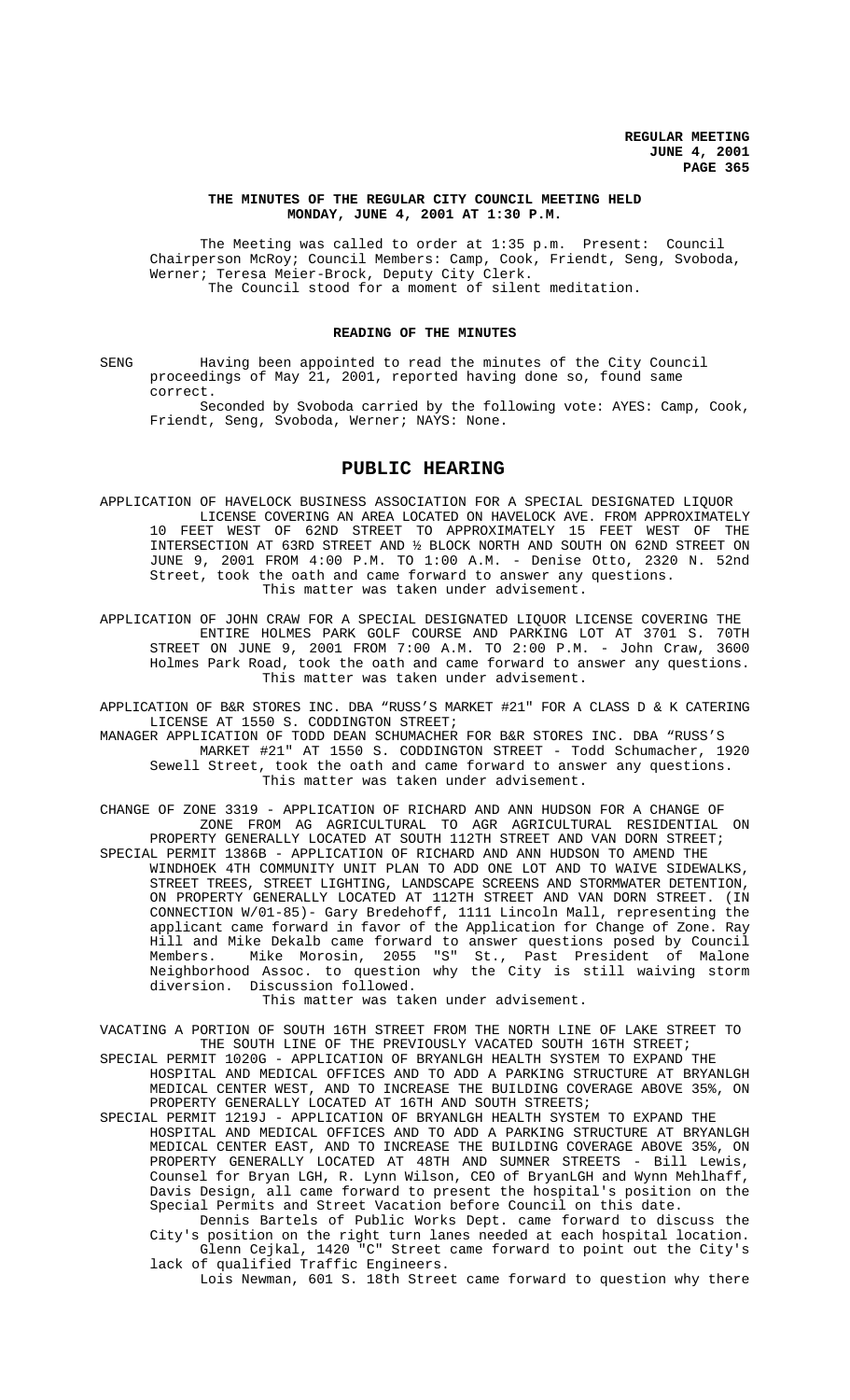hasn't been a public hearing regarding this matter.

Jim Swinehart, 1854 Ryons Street and member of Irvingdale Neighborhood Association expressed opposition to the right turn lane for the West campus site.

Clint Thomas, Real Estate Div. of Urban Development came forward to answer Council questions.

The Council discussed these permits at length.

This matter was taken under advisement.

#### **\*\* 3:20 P.M. TOOK BREAK \*\* \*\* 3:38 P.M. RECONVENED \*\***

AMENDING SECTION 10.06.120 OF THE LINCOLN MUNICIPAL CODE TO INCREASE NON-MOVING TICKET FINES AND ADMINISTRATIVE FEES FOR TRAFFIC VIOLATIONS - Steve Hubka, City Budget Officer, presented information for the

public regarding this ordinance.

Glenn Cejkal, 1420 "C" Street asked if this ordinance would cover tickets on expired licenses.

Richard Halverson, 6311 Inverness Road, came forward in opposition to the increase in parking fines.

Scott Miller, representing the Historic Haymarket Association came forward in opposition to the ordinance.

Discussion followed by Council Members.

This matter was taken under advisement.

SPECIAL PERMIT 1887 - APPLICATION OF WEST POINT, L.L.C. TO DEVELOP 230,000 SQ. FT. OF COMMERCIAL USES, WITH WAIVERS OF PUBLIC SIDEWALKS ON THE NORTH SIDE OF WEST O STREET AND THE EAST SIDE OF N.W. 40TH STREET, AND REDUCTION OF THE FRONT AND SIDE YARD SETBACKS ON PROPERTY GENERALLY LOCATED AT THE NORTHEAST CORNER OF N.W. 40TH STREET AND WEST O STREET - Brian Carstens, 5815 S. 58th St., Suite D, came before Council requesting a one week continuance on this hearing. Rich Wiese, 730 Pier I, came forward in opposition.

This matter was taken under advisement.

SPECIAL PERMIT 1908 - APPLICATION OF ANDERSON FORD TO ALLOW THE STORAGE OF VEHICLES FOR SALE WHERE PARKING IS PERMITTED IN THE FRONT AND REAR YARDS AND WAIVING THE DESIGN STANDARDS TO ALLOW STORAGE OF VEHICLES FOR SALE ON RAISED ISLANDS, ON PROPERTY GENERALLY LOCATED AT N. 27TH STREET AND WILDCAT DRIVE - Robert Ott, 201 N. 8th Street, representing Anderson Ford, came forward in favor of this Special Permit. Roger Anderson, Owner of Anderson Ford came forward in favor of this permit and to answer additional Council questions. Rich Wiese, 730 Pier I, came forward in opposition. This matter was taken under advisement.

#### **MISCELLANEOUS BUSINESS PUBLIC HEARING**

Mike Morosin, 2055 "S" St., Past President of Malone Neighborhood Assoc. spoke to Council concerning recent alcohol consumption in the public parks.

Mike also mentioned that when amendments are brought forward after public hearing the public doesn't have any time to respond accordingly.

Glenn Cejkal, 1420 "C" Street, voiced concern over the lack of automobiles with expired licenses, lack of license plates in general and hand written in transit stickers.

**\*\* END OF PUBLIC HEARING \*\***

**COUNCIL ACTION**

**LIQUOR RESOLUTIONS**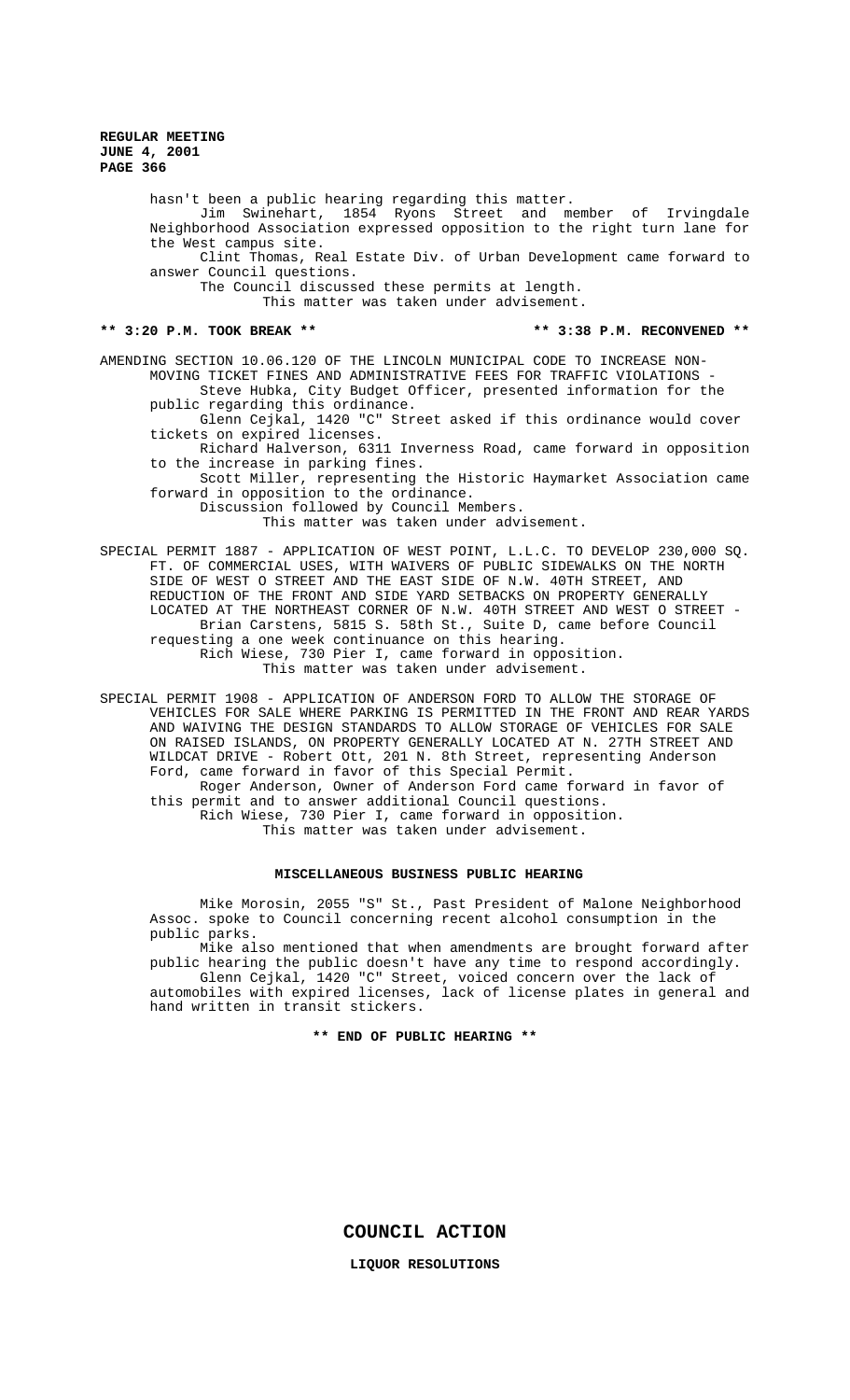APPLICATION OF HAVELOCK BUSINESS ASSOCIATION FOR A SPECIAL DESIGNATED LIQUOR LICENSE COVERING AN AREA LOCATED ON HAVELOCK AVE. FROM APPROXIMATELY 10 FEET WEST OF 62ND STREET TO APPROXIMATELY 15 FEET WEST OF THE INTERSECTION AT 63RD STREET AND ½ BLOCK NORTH AND SOUTH ON 62ND STREET ON JUNE 9, 2001 FROM 4:00 P.M. TO 1:00 A.M. - CLERK read the following resolution, introduced by Ken Svoboda, who moved its adoption

for approval:<br>A-80872 BE IT R BE IT RESOLVED by the City Council of the City of Lincoln, Nebraska:

That after hearing duly had as required by law, consideration of the facts of this application, the Nebraska Liquor Control Act, and the pertinent City ordinances, the City Council recommends that the application of Havelock Business Association for a Special Designated License to cover a portion of Havelock Avenue from approximately 10 feet west of 62nd Street to approximately 15 feet west of the intersection at 63rd Street and ½ block north and south on 62nd Street, as shown on the attached drawing, on June 9, 2001, between the hours of 4:00 p.m. and 1:00 a.m., be approved with the condition that the premise complies in every respect with all City and State regulations.

BE IT FURTHER RESOLVED the City Clerk is directed to transmit a copy of this resolution to the Nebraska Liquor Control Commission. Introduced by Ken Svoboda Seconded by Seng & carried by the following vote: AYES: Camp, Friendt, McRoy, Seng, Svoboda; NAYS: None; ABSENT: Cook.

APPLICATION OF JOHN CRAW FOR A SPECIAL DESIGNATED LIQUOR LICENSE COVERING THE ENTIRE HOLMES PARK GOLF COURSE AND PARKING LOT AT 3701 S. 70TH STREET ON JUNE 9, 2001 FROM 7:00 A.M. TO 2:00 P.M. - CLERK read the following resolution, introduced by Ken Svoboda, who moved its denial and motion died for lack of a second.

CAMP Moved for approval:<br>A-80873 BE IT RESOLVED by t BE IT RESOLVED by the City Council of the City of Lincoln, Nebraska:

That after hearing duly had as required by law, consideration of the facts of this application, the Nebraska Liquor Control Act, and the pertinent City ordinances, the City Council recommends that the application of John Craw d/b/a Holmes Park Golf Course for a Special Designated License to cover the entire golf course and parking lot at 3701 S. 70th Street, Lincoln, Nebraska, on the 9th day of June, 2001, between the hours of 8:00 a.m. and 3:00 p.m., be approved with the condition that the premise complies in every respect with all City and State regulations and with the following requirements:

- 1. Identification to be checked, wristbands required on all parties wishing to consume alcohol.
- 2. Adequate security shall be provided for the event.<br>3. The area requested for the permit shall be separat
- The area requested for the permit shall be separated from the public by a fence or other means.

4. Responsible alcohol service practices shall be followed. BE IT FURTHER RESOLVED the City Clerk is directed to transmit a copy of this resolution to the Nebraska Liquor Control Commission.

Introduced by Ken Svoboda

Seconded by Seng & carried by the following vote: AYES: Camp, Cook, McRoy, Seng, Werner; NAYS: Friendt, Svoboda.

APPLICATION OF B&R STORES INC. DBA "RUSS'S MARKET #21" FOR A CLASS D & K CATERING LICENSE AT 1550 S. CODDINGTON STREET - CLERK read the following resolution, introduced by Ken Svoboda, who moved its adoption for

approval:<br>A-80874 BE BE IT RESOLVED by the City Council of the City of Lincoln, Nebraska:

That after hearing duly had as required by law, consideration of the facts of this application, the Nebraska Liquor Control Act, and the pertinent City ordinances, the City Council recommends that the application of B&R Stores Inc. dba Russ's Market #21" for a Class D & K catering liquor license at 1550 S. Coddington Street, Lincoln, Nebraska, for the license period ending April 30, 2002, be approved with the

condition that the premise complies in every respect with all city and state regulations. The City Clerk is directed to transmit a copy of this resolution to the Nebraska Liquor Control Commission. Introduced by Ken Svoboda

Seconded by Seng & carried by the following vote: AYES: Camp, Cook, Friendt, McRoy, Seng, Svoboda, Werner; NAYS: None.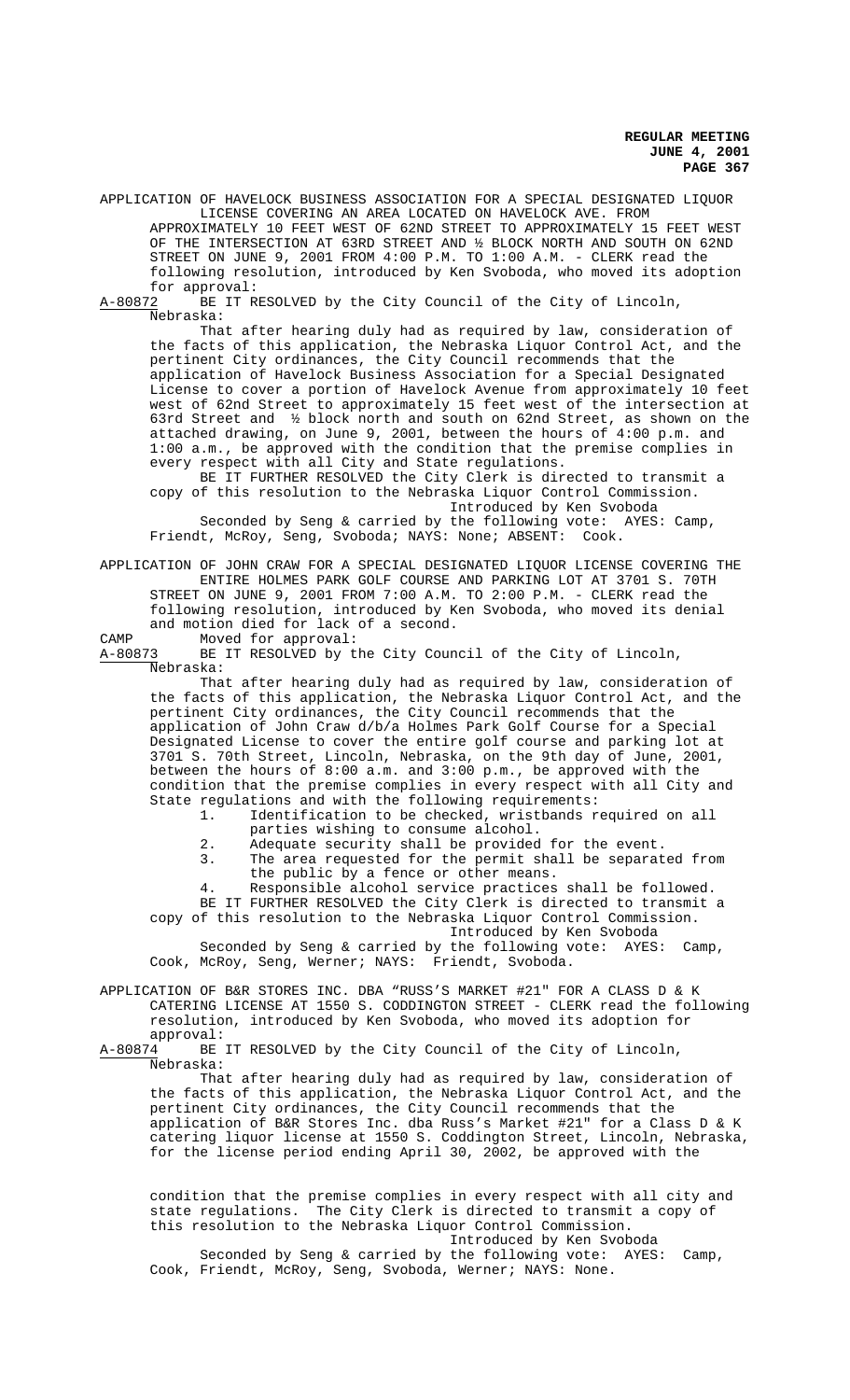MANAGER APPLICATION OF TODD DEAN SCHUMACHER FOR B&R STORES INC. DBA "RUSS'S MARKET #21" AT 1550 S. CODDINGTON STREET - CLERK read the following resolution, introduced by Ken Svoboda, who moved its adoption for approval:<br>A-80875 WHEREAS

A-80875 WHEREAS, B&R Stores Inc. dba "Russ's Market #21" located at 1550 S. Coddington Street, Lincoln, Nebraska has been approved for a Retail Class "D and K" liquor license, and now requests that Todd Dean Schumacher be named manager;

WHEREAS, Todd Dean Schumacher appears to be a fit and proper person to manage said business.

NOW, THEREFORE, BE IT RESOLVED by the City Council of the City of Lincoln, Nebraska:

That after hearing duly had as required by law, consideration of the facts of this application, the Nebraska Liquor Control Act, and the pertinent City ordinances, the City Council recommends that Todd Dean Schumacher be approved as manager of this business for said licensee. The City Clerk is directed to transmit a copy of this resolution to the Nebraska Liquor Control Commission.

Introduced by Ken Svoboda Seconded by Camp & carried by the following vote: AYES: Camp, Cook, Friendt, McRoy, Seng, Svoboda, Werner; NAYS: None.

#### **ORDINANCES - 2ND READING**

- CREATING PAVING DISTRICT NO. 2621 IN 7TH STREET FROM O TO N STREETS CLERK read an ordinance, introduced by Annette McRoy, creating Paving District No. 2621, defining the limits thereof, establishing the width of the roadway to be paved and the width oft he grading to be done, providing for the curbing, guttering, and relaying of sidewalks, providing fro the payment of the cost thereof, designating the property to be benefitted, providing for the acquisition of easements and additional right-of-way, if necessary, and repealing all ordinances or parts of ordinances in conflict herewith, the second time.
- CHANGE OF ZONE 3319 APPLICATION OF RICHARD AND ANN HUDSON FOR A CHANGE OF ZONE FROM AG AGRICULTURAL TO AGR AGRICULTURAL RESIDENTIAL ON PROPERTY GENERALLY LOCATED AT SOUTH 112TH STREET AND VAN DORN STREET - CLERK read an ordinance, introduced by Coleen Seng, amending the Lincoln Zoning District Maps attached to and made a part of Title 27 of the Lincoln Municipal Code, as provided by Section 27.05.020 of the Lincoln Municipal Code, by changing the boundaries of the districts established and shown thereon, the second time.
- AMENDING CHAPTER 2.62 OF THE LINCOLN MUNICIPAL CODE RELATING TO THE POLICE AND FIRE PENSION PLAN - PLAN A TO ESTABLISH A DATE FOR COMMENCEMENT OF BENEFIT PAYMENTS; TO ESTABLISH LIMITATIONS UPON THE USE OF PLAN ASSETS; TO ESTABLISH PROVISIONS FOR THE AMENDMENT, TERMINATION, AND DISCONTINUANCE OF THE PLAN; TO ESTABLISH THE CITY'S INTENTION THAT THE PLAN BE A QUALIFIED PLAN PURSUANT TO THE INTERNAL REVENUE SERVICE REQUIREMENTS - PRIOR to reading:

CAMP Moved to continue Public Hearing to 6/11/01.

Seconded by Seng & carried by the following vote: AYES: Camp, Cook, Friendt, McRoy, Seng, Svoboda, Werner; NAYS: None.

CLERK Read an ordinance, introduced by Coleen Seng, amending Chapter 2.65 of the Lincoln Municipal Code relating to the Police and Fire Pension Plan - Plan B by amending Section 2.65.040 to establish a date for commencement of benefit payments; amending Section 2.65.180 to establish limitations upon the use of plan assets; adding a new section numbered 2./65.210 to establish provisions for the amendment, termination, and discontinuance of the Plan; adding a new section numbered 2.65.220 to establish the City's intention that the Plan be a qualified plan pursuant to the Internal Revenue Service Requirements; and repealing Sections 2.65.040 and 2.65.180 of the Lincoln Municipal Code as hitherto existing, the second time.

AMENDING CHAPTER 2.65 OF THE LINCOLN MUNICIPAL CODE RELATING TO THE POLICE AND FIRE PENSION PLAN - PLAN B TO ESTABLISH A DATE FOR COMMENCEMENT OF BENEFIT PAYMENTS; TO ESTABLISH LIMITATIONS UPON THE USE OF PLAN ASSETS; TO ESTABLISH PROVISIONS FOR THE AMENDMENT, TERMINATION, AND DISCONTINUANCE OF THE PLAN; TO ESTABLISH THE CITY'S INTENTION THAT THE PLAN BE A QUALIFIED PLAN PURSUANT TO THE INTERNAL REVENUE SERVICE REQUIREMENTS - PRIOR to reading:

CAMP Moved to continue Public Hearing on 6/11/01.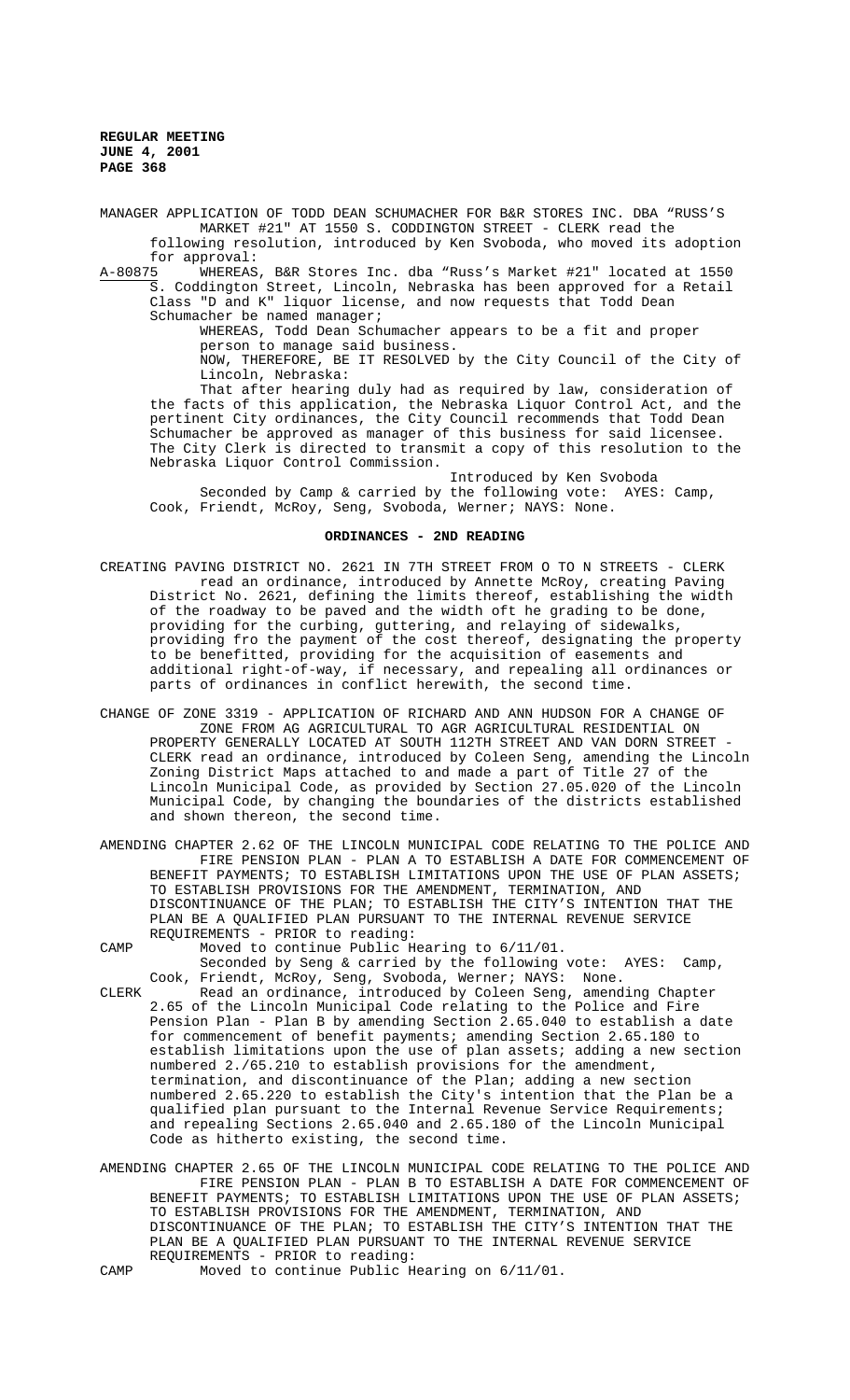Seconded by Seng & carried by the following vote: AYES: Camp, Cook, Friendt, McRoy, Seng, Svoboda, Werner; NAYS: None. CLERK Read an ordinance, introduced by Coleen Seng, amending Chapter 2.65 of the Lincoln Municipal Code relating to the Police and Fire Pension Plan - Plan B by amending Section 2.65.040 to establish a date for commencement of benefit payments; amending Section 2.65.180 to establish limitations upon the use of plan assets; adding a new section numbered 2.65.210 to establish provisions for the amendment, termination, and discontinuance of the Plan; adding a new section numbered 2.65.220 to establish the City's intention that the Plan be a qualified plan pursuant to the Internal Revenue Service Requirements; and repealing Sections 2.65.040 and 2.65.180 of the Lincoln Municipal Code as hitherto existing, the second time.

AMENDING CHAPTER 2.66 OF THE LINCOLN MUNICIPAL CODE RELATING TO THE POLICE AND FIRE PENSION PLAN - PLAN C TO ESTABLISH A DATE FOR COMMENCEMENT OF BENEFIT PAYMENTS; TO ESTABLISH LIMITATIONS UPON THE USE OF PLAN ASSETS; TO ESTABLISH PROVISIONS FOR THE AMENDMENT, TERMINATION, AND DISCONTINUANCE OF THE PLAN; TO ESTABLISH THE CITY'S INTENTION THAT THE PLAN BE A QUALIFIED PLAN PURSUANT TO THE INTERNAL REVENUE SERVICE REQUIREMENTS - - PRIOR to reading:

CAMP Moved to continue Public Hearing on 6/11/01.

Seconded by Seng & carried by the following vote: AYES: Camp, Cook, Friendt, McRoy, Seng, Svoboda, Werner; NAYS: None.

- CLERK read an ordinance, introduced by Coleen Seng, amending Chapter 2.66 of the Lincoln Municipal Code relating to the Police and Fire Pension Plan - Plan C by amending Section 2.66.040 to establish a date for commencement of benefit payments; amending Section 2.66.140 to establish limitations upon the use of plan assets; adding a new section numbered 2.66.190 to establish provisions for the amendment, termination, and discontinuance of the Plan; adding a new section numbered 2.66.200 to establish the City's intention that the Plan be a qualified plan pursuant to the Internal Revenue Service Requirements; and repealing Sections 2.66.040 and 2.66.140 of the Lincoln Municipal Code as hitherto existing, the second time.
- VACATING A PORTION OF SOUTH 16TH STREET FROM THE NORTH LINE OF LAKE STREET TO THE SOUTH LINE OF THE PREVIOUSLY VACATED SOUTH 16TH STREET - PRIOR to reading:
- CAMP Moved to waive Council Rules to have 2nd & 3rd reading on this date with action.

Seconded by Friendt & carried by the following vote: AYES: Camp, Cook, Friendt, McRoy, Seng, Svoboda, Werner; NAYS: None.

CLERK read an ordinance, introduced by Coleen Seng, vacating a portion of South 16th Street, and retaining title thereto in the City of Lincoln, Lancaster County, Nebraska, the second time. **(See Council Action Under Ordinances - 3rd Reading)**

AMENDING SECTION 10.06.120 OF THE LINCOLN MUNICIPAL CODE TO INCREASE NON-MOVING TICKET FINES AND ADMINISTRATIVE FEES FOR TRAFFIC VIOLATIONS - Prior to reading:

- SENG Moved to Amend Bill 01-90 with effective date being Aug. 20, 2001. Seconded by Friendt & carried by the following vote: AYES: Camp, Cook, Friendt, McRoy, Seng, Svoboda, Werner; NAYS: None.
- CLERK read an ordinance, introduced by Coleen Seng, amending Section 10.06.120 of the Lincoln Municipal Code to increase non-moving ticket fines and administrative fees for traffic violations; and repealing Section 10.06.120 of the Lincoln Municipal Code as hitherto existing, the second time.

### **RESOLUTIONS**

- SETTING THE HEARING DATE OF MONDAY, JUNE 18, 2001 AT 1:30 P.M. FOR RFOX INC, DBA RED FOX STEAK HOUSE FOR A SPECIAL PERMIT TO RECONSTRUCT THEIR LICENSE PREMISE AT 1339 WEST "O" STREET - CLERK read the following resolution, introduced by Ken Svoboda, who moved its adoption for approval:<br>A-80881 BE
- A-80881 BE IT RESOLVED by the City Council, of the City of Lincoln, that a hearing date is hereby fixed for Mon., June 18, 2001 at 1:30 p.m. or as soon thereafter as possible in the City Council Chambers, County-City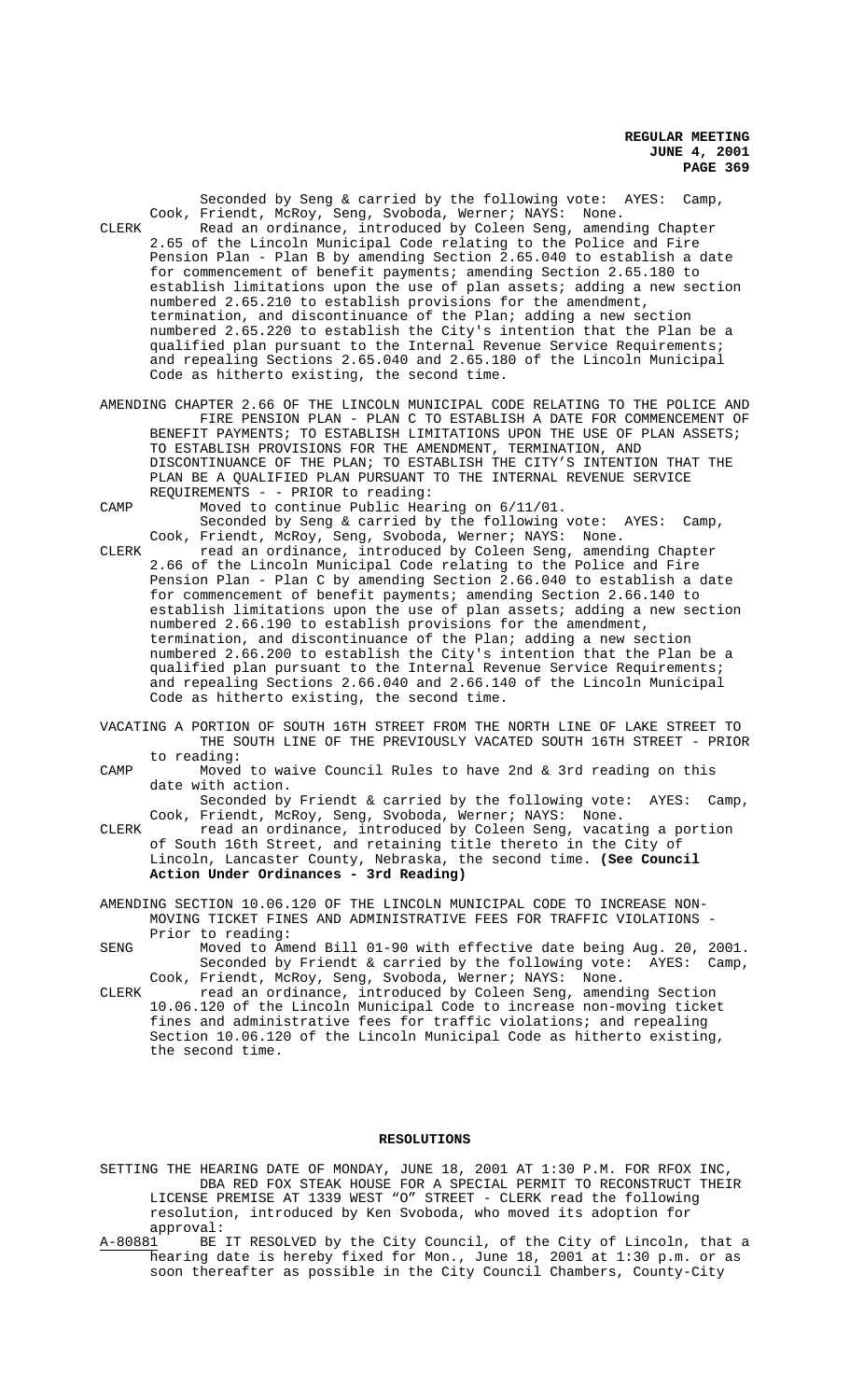Building, 555 S. 10th St., Lincoln, NE for the purpose of considering the App. of RFOX, INC., dba Red Fox Steak House for a special permit to reconstruct their license permit at 1339 West "O" Street. If the Police Dept. is unable to complete the investigation by said time, a new hearing date will be set.

Introduced by Ken Svoboda Seconded by Seng & carried by the following vote: AYES: Camp, Cook, Friendt, McRoy, Seng, Svoboda, Werner; NAYS: None.

SETTING THE HEARING DATE OF MONDAY, JUNE 18, 2001 AT 1:30 P.M. FOR B&B-Q, INC., DBA CHEERLEADERS BAR & GRILL, FOR A CLASS I LIQUOR LICENSE AT 5560 SOUTH 48TH STREET - CLERK read the following resolution, introduced by Ken Svoboda, who moved its adoption for approval:<br>A-80882 BE IT RESOLVED by the City Council, of the City of Lincol: BE IT RESOLVED by the City Council, of the City of Lincoln, that a hearing date is hereby fixed for Mon., June 18, 2001 at 1:30 p.m. or as soon thereafter as possible in the City Council Chambers, County-City Building, 555 S. 10th St., Lincoln, NE for the purpose of considering

the App. of B&B-Q, Inc., dba Cheerleaders Bar & Grill for a Class I Liquor License at 5560 South 48th Street. If the Police Dept. is unable to complete the investigation by said time, a new hearing date will be set.

Introduced by Ken Svoboda Seconded by Seng & carried by the following vote: AYES: Camp, Cook, Friendt, McRoy, Seng, Svoboda, Werner; NAYS: None.

SETTING THE HEARING DATE OF MONDAY, JUNE 18, 2001 AT 1:30 P.M. FOR SYDRAN FOOD SERVICES, III LP, DBA CHILI'S SOUTHWEST GRILL FOR A CLASS I APPLICATION CHANGE IN PARTNERSHIP AT 6730 SOUTH 27TH STREET - CLERK read the following resolution, introduced by Ken Svoboda, who moved its adoption for approval:

A-80883 BE IT RESOLVED by the City Council, of the City of Lincoln, that a hearing date is hereby fixed for Mon., June 18, 2001 at 1:30 p.m. or as soon thereafter as possible in the City Council Chambers, County-City Building, 555 S. 10th St., Lincoln, NE for the purpose of considering the App. of Sydran Food Services, III LP, dba Chili's Southwest Grill for a Class I Application Change in Partnership at 6730 South 27th Street.

If the Police Dept. is unable to complete the investigation by said time, a new hearing date will be set.

Introduced by Ken Svoboda Seconded by Seng & carried by the following vote: AYES: Camp, Cook, Friendt, McRoy, Seng, Svoboda, Werner; NAYS: None.

SETTING THE HEARING DATE OF MONDAY, JUNE 18, 2001 AT 1:30 P.M. FOR MAN. APP. OF JAMES E. BEAM FOR LOYAL ORDER OF MOOSE, INC., DBA MOOSE LODGE 175 AT 4901 N. 56TH STREET - CLERK read the following resolution,

introduced by Ken Svoboda, who moved its adoption for approval:<br>A-80884 BE IT RESOLVED by the City Council, of the City of Lincoln A-80884 BE IT RESOLVED by the City Council, of the City of Lincoln, that a hearing date is hereby fixed for Mon., June 18, 2001 at 1:30 p.m. or as soon thereafter as possible in the City Council Chambers, County-City Building, 555 S. 10th St., Lincoln, NE for the purpose of considering the Man. App. of James E. Beam for Loyal Order of Moose, Inc., dba Moose Lodge 175 at 4901 N. 56th Street.

If the Police Dept. is unable to complete the investigation by said time, a new hearing date will be set.

Introduced by Ken Svoboda Seconded by Seng & carried by the following vote: AYES: Camp, Cook, Friendt, McRoy, Seng, Svoboda, Werner; NAYS: None.

SPECIAL PERMIT 1887 - APPLICATION OF WEST POINT, L.L.C. TO DEVELOP 230,000 SQ. FT. OF COMMERCIAL USES, WITH WAIVERS OF PUBLIC SIDEWALKS ON THE NORTH SIDE OF WEST O STREET AND THE EAST SIDE OF N.W. 40TH STREET, AND REDUCTION OF THE FRONT AND SIDE YARD SETBACKS ON PROPERTY GENERALLY LOCATED AT THE NORTHEAST CORNER OF N.W. 40TH STREET AND WEST O STREET - PRIOR to reading: CAMP Moved to delay action to 6/11/01. Seconded by Seng & carried by the following vote: AYES: Camp,

Cook, Friendt, McRoy, Seng, Svoboda, Werner; NAYS: None.

ACCEPTING THE REPORT OF NEW AND PENDING CLAIMS AGAINST THE CITY AND APPROVING DISPOSITION OF CLAIMS SET FORTH THEREIN FOR THE PERIOD OF MAY 1 - 15, 2001 - CLERK read the following resolution, introduced by Ken Svoboda, who moved its adoption:<br>A-80876 BE IT RESOLVED by

BE IT RESOLVED by the City Council of the City of Lincoln,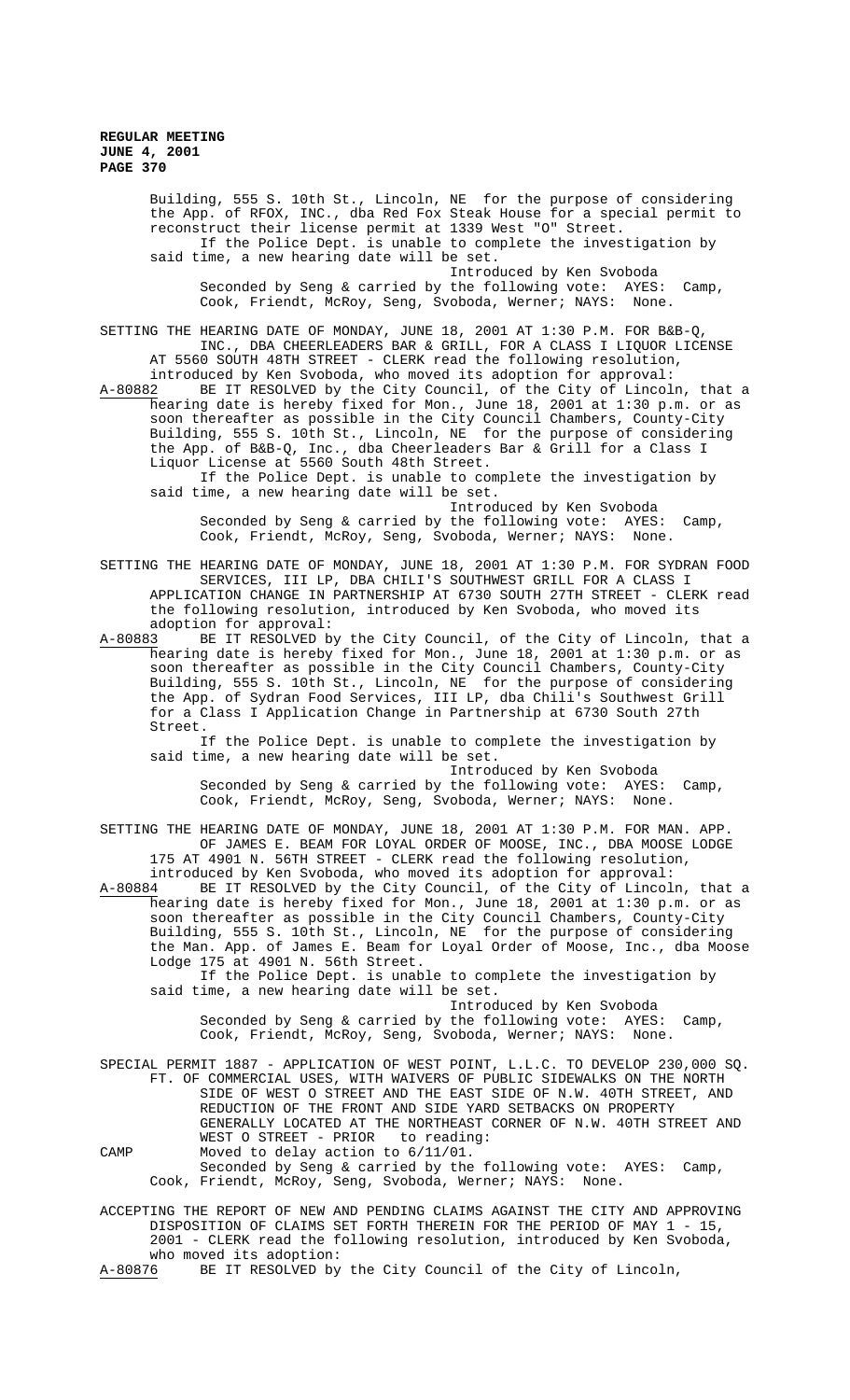That the claims listed in the attached report, marked as Exhibit dated May 16, 2001, of various new and pending tort claims filed against the City of Lincoln with the Office of the City Attorney or the Office of the City Clerk, as well as claims which have been disposed of, are hereby received as required by Neb. Rev. Stat. § 13-905 (Reissue 1997). The dispositions of claims by the Office of the City Attorney, as shown by the attached report, are hereby approved: DENIED<br>11 MAS\* Wayne H. Hahn Sharon Mitchell  $\overline{1}$  NAS\* Wayne H.  $\overline{Hahn}$  \$808.20<br>Alan & Gretchen Morrison \$945.46 Duane J. Ourada 47.00 Alan & Gretchen Morrison \$945.46<br>Scott A. Horky 289.56 Scott A. Horky 289.56<br>James D. Watts 101.30 James D. Watts 101.30 Jennifer L. Berner 740.96 \* No Amount Specified The City Attorney is hereby directed to mail to the various claimants listed herein a copy of this resolution which shows the final disposition of their claim. Introduced by Ken Svoboda

Nebraska:

Seconded by Seng & carried by the following vote: AYES: Camp, Cook, Friendt, McRoy, Seng, Svoboda, Werner; NAYS: None.

SPECIAL PERMIT 1386B - APPLICATION OF RICHARD AND ANN HUDSON TO AMEND THE WINDHOEK 4TH COMMUNITY UNIT PLAN TO ADD ONE LOT AND TO WAIVE SIDEWALKS, STREET TREES, STREET LIGHTING, LANDSCAPE SCREENS AND STORMWATER DETENTION, ON PROPERTY GENERALLY LOCATED AT 112TH STREET AND VAN DORN STREET. (IN CONNECTION W/01-85) - PRIOR to reading:

COOK Moved to delay action on Bill 01R-125 to 6/11/01. Seconded by Seng & carried by the following vote: AYES: Camp, Cook, Friendt, McRoy, Seng, Svoboda, Werner; NAYS: None.

SPECIAL PERMIT 1908 - APPLICATION OF ANDERSON FORD TO ALLOW THE STORAGE OF VEHICLES FOR SALE WHERE PARKING IS PERMITTED IN THE FRONT AND REAR YARDS AND WAIVING THE DESIGN STANDARDS TO ALLOW STORAGE OF VEHICLES FOR SALE ON RAISED ISLANDS, ON PROPERTY GENERALLY LOCATED AT N. 27TH STREET AND WILDCAT DRIVE - CLERK read the following resolution, introduced by Ken Svoboda, who moved its adoption:<br>A-80877 WHEREAS, Anderson Ford has

A-80877 WHEREAS, Anderson Ford has submitted an application designated as Special Permit No. 1908 for authority to allow the storage of vehicles for sale where parking is permitted in the front and side yards on property located at N. 27th Street and Wildcat Drive, and legally described to wit:

Lot 1, Block 1, High Pointe North Commercial Park 3rd Addition located in the Northeast Quarter of Section 36, Township 11 North, Range 6 East of the 6th P.M., Lincoln, Lancaster County, Nebraska;

WHEREAS, the real property adjacent to the area included within the site plan for this vehicle storage will not be adversely affected; and

WHEREAS, said site plan together with the terms and conditions hereinafter set forth are consistent with the intent and purpose of Title 27 of the Lincoln Municipal Code to promote the public health, safety, and general welfare.

NOW, THEREFORE, BE IT RESOLVED by the City Council of the City of Lincoln, Nebraska:

That the application of Anderson Ford, hereinafter referred to as "Permittee", to allow storage of vehicles where parking is permitted in the front and rear yards, on the property legally described above, be and the same is hereby granted under the provisions of Section 27.63.700 of the Lincoln Municipal Code upon condition that the vehicle storage be in strict compliance with said application, the site plan, and the following additional express terms, conditions, and requirements:

1. This permit approves the storage of vehicles for sale or resale within the rear yard and in the front yard along Wildcat Drive front yard, as shown on the approved site plan. If the use of the premises is changed from vehicle sales, this special permit shall not be considered an adjustment or waiver of the standards for a parking lot, nor shall the area be considered a non-conforming parking lot.

2. A waiver of the parking lot design standards to allow vehicles to be displayed on "vehicle display pads" in the front yard along Wildcat Drive is hereby approved. The display pads shall not exceed six inches in height and shall be constructed of concrete material.<br>3.

Before receiving building permits the construction plans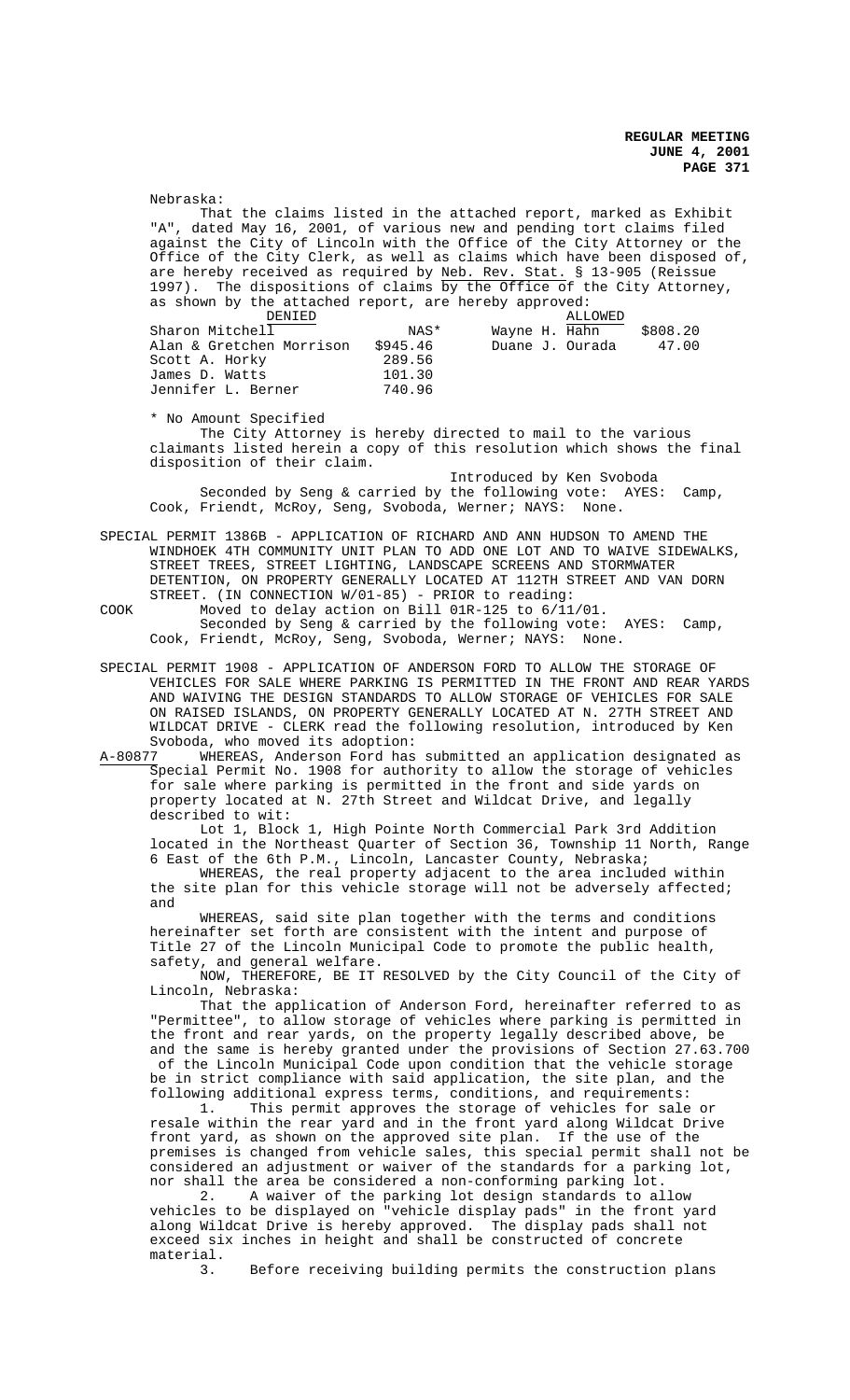must be in conformance with the approved plans.

4. Before storing vehicles for sale or resale in the front or rear yard, all development and construction must be completed in conformance with the approved plans.

5. All privately-owned improvements must be permanently maintained by the Permittee.

6. The site plan approved by this permit shall be the basis for all interpretations of setbacks, yards, locations of buildings, location of parking and circulation elements, and similar matters.<br>7. The terms, conditions, and requirements of th

The terms, conditions, and requirements of this resolution shall be binding and obligatory upon the Permittee, its successors, and assigns. The building official shall report violations to the City Council which may revoke the special permit or take such other action as may be necessary to gain compliance.<br>8. The Permittee shall sign

The Permittee shall sign and return the City's letter of acceptance to the City Clerk within 30 days following approval of the special permit, provided, however, said 30-day period may be extended up to six months by administrative amendment. The City Clerk shall file a copy of the resolution approving the special permit and the letter of acceptance with the Register of Deeds, filing fees therefor to be paid in advance by the Permittee.

Seconded by Seng & carried by the following vote: AYES: Camp, Cook, Friendt, McRoy, Svoboda; NAYS: Seng, Werner.

SPECIAL PERMIT 1020G - APPLICATION OF BRYANLGH HEALTH SYSTEM TO EXPAND THE HOSPITAL AND MEDICAL OFFICES AND TO ADD A PARKING STRUCTURE AT BRYANLGH MEDICAL CENTER WEST, AND TO INCREASE THE BUILDING COVERAGE ABOVE 35%, ON PROPERTY GENERALLY LOCATED AT 16TH AND SOUTH STREETS - PRIOR to reading: FRIENDT Moved to place 3 amendments on the table for discussion.

Motion #1:

1. On Page 3, after line 7, insert a new paragraph 2 to read as follows:

Revise the site plan to show a right turn lane in South Street from 16th to 17th Street.

2. On page 3, after line 13, insert a new paragraph d. to read as follows:

d. The Permittee must receive an Executive Order to construct a right turn lane in South Street east of 16th to 17th Street.

3. Renumber the subsequent paragraphs accordingly. Motion #2:

1. On Page 1, line 5, delete the number 37% and insert in lieu thereof the number 37.9%.

- 2. On Page 3, line 7, delete the number 37% and insert in lieu thereof the number 37.9%.
- 3. One page 3, after  $\overline{line 13}$ , insert a new paragraph e. to read as follows:

Prior to issuance of a demolition permit for the building at 1650 Lake Street known as the Independence Center, formerly the Nurses' Residence (located on Lots 4 and 5 of Meeses Subdivision and Lots 4-6 of Johnson's Second Addition) the Historic Preservation Committee shall review the eligibility of the building for designation as a Lincoln Landmark in accordance with LMC 27.57.120 and make a recommendation to the City Council. If the recommendation is affirmative that the building meets the criterion for landmark designation, the site plan for Bryan LGH West shall be amended to reflect retention of the building and the Planning Director may approve the amended plan administratively.

Motion #3:

1. On Page 3, after line 16, insert a new paragraph 4 as follows:

> 4. Should the City Council determine, a right-turn lane in South Street east of 16th to 17th Streets is needed, the Permittee will pay to the City the cost of construction of a right-turn lane as well as up to \$50,000 for the cost of any land acquisition and associated damages prior to receiving an occupancy permit.

2. Renumber the subsequent paragraphs accordingly. Seconded by Svoboda. No vote.

SENG Moved to delay public hearing for one more week until the departments could workout details.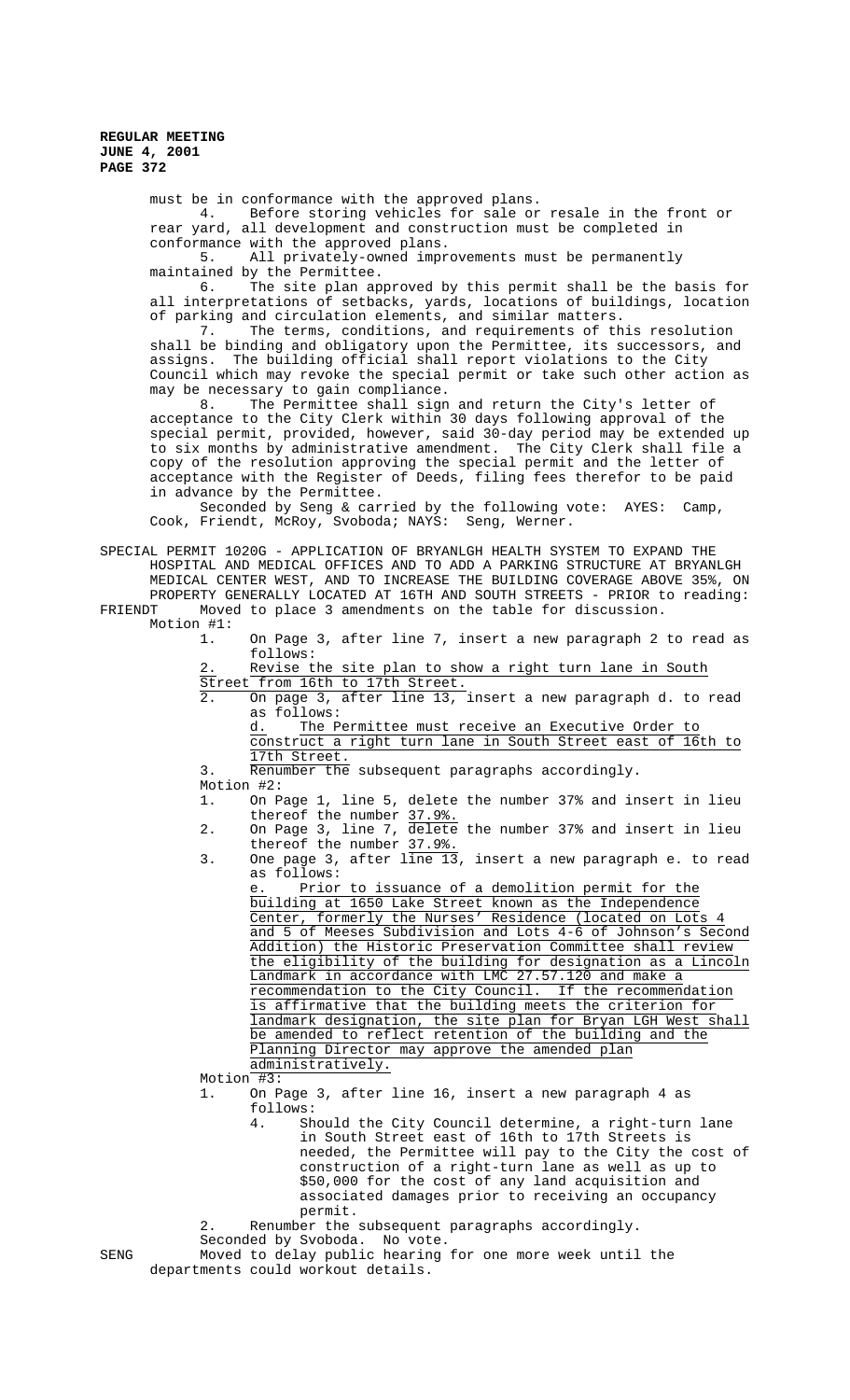|         | Seconded by Cook & LOST by the following vote: AYES: Cook, McRoy,                                                                                |
|---------|--------------------------------------------------------------------------------------------------------------------------------------------------|
| COOK    | Seng, NAYS: Camp, Friendt, Svoboda, Werner.<br>Moved to withdraw all the amendments on the table.                                                |
|         | Seconded by Svoboda & carried by the following vote: AYES: Camp,                                                                                 |
| SVOBODA | Cook, Friendt, McRoy, Seng, Svoboda, Werner; NAYS: None.<br>Moved to approve Bill 01R-127 as it is written.                                      |
|         | Seconded by Cook. No vote.                                                                                                                       |
| CAMP    | Moved to amend in the following manner: Page 3, Line 16, New                                                                                     |
|         | Paragraph 4:<br>The Permittee shall deposit in escrow to the City \$125,000 for                                                                  |
|         | Street Improvements, to be approved by the City Council and to be<br>constructed on or before December 31, 2003, within 450 feet of the          |
|         | Permittee's property perimeter.<br>Seconded by Werner & carried by the following vote: AYES: Camp,                                               |
|         | Friendt, McRoy, Werner, NAYS: Cook, Seng, Svoboda.                                                                                               |
| COOK    | Moved to amend Bill 01R-127 as shown above in Motion to Amend #2.<br>Seconded by Friendt & carried by the following vote: AYES: Camp,            |
|         | Cook, Friendt, McRoy, Seng, Svoboda, Werner, NAYS: None.                                                                                         |
| CLERK   | read the following resolution, introduced by Ken Svoboda, who                                                                                    |
| A-80878 | moved its adoption:<br>WHEREAS, BryanLGH Health System has submitted an application                                                              |
|         | designated as Special Permit No. 1219J for authority to expand the                                                                               |
|         | hospital and medical offices and to add a parking structure at BryanLGH<br>Medical Center West with a waiver of Section $27.63.080(b)(1)$ of the |
|         | Lincoln Municipal Code which restricts the building coverage to 35% to                                                                           |
|         | allow a building coverage of 37% 37.9% on property located at South 16th<br>Street and South Street, and legally described to wit:               |
|         | Lots $1 - 6$ , Johnson's 2nd Subdivision; Lots $1 - 4$ ,                                                                                         |
|         | Jennings Addition; the northeast quarter of Lot 6,                                                                                               |
|         | State Subdivision; Lots 1 - 6, Meese's Subdivision;<br>Lots $1 - 14$ , Betz and Crawford Addition; Lots $4 - 22$ ,                               |
|         | Block 1, Central Park Subdivision; Lots 1 - 24,                                                                                                  |
|         | Gould's Subdivision; Lots 1 - 3, Betz Addition; Lots 1<br>- 6, Johnson's Addition; a portion of Lots 9 and 10,                                   |
|         | Lots 11 - 16, a portion of Lots 17 and 36, Lots 31 and                                                                                           |
|         | $37 - 43$ , a portion of Lots $44 - 47$ , and Lots $48 - 51$ ,<br>Davis Subdivision; a portion of Lot 52, Davis                                  |
|         | Subdivision; all of vacated Marion Street from the                                                                                               |
|         | east right-of-way line of S. 15th Street to the west                                                                                             |
|         | right-of-way line of vacated S. 16th Street; all of<br>vacated Park Avenue from the east right-of-way line of                                    |
|         | vacated S. 16th Street to the west right-of-way line                                                                                             |
|         | of vacated St. Mary's Avenue; vacated S. 16th Street<br>from the north line of Lot 4, Block 1, Central Park                                      |
|         | Subdivision, to the south line of Lot 11, Gould's                                                                                                |
|         | Subdivision of Lot 5; vacated St. Mary's Avenue from<br>the north line of Lot 31, Davis Subdivision, to the                                      |
|         | north right-of-way of Lake Street; all of the vacated                                                                                            |
|         | north-south alley lying between the north line of                                                                                                |
|         | vacated Park Avenue and a point located 3.6 feet north<br>of the north lines of Lots 36 and 43, Davis                                            |
|         | subdivision; all of the vacated north-south alley                                                                                                |
|         | lying between the south lines of Lots 31 and 48 and<br>the north lines of Lots 29 and 50, Davis Subdivision;                                     |
|         | the west half of the vacated north-south alley                                                                                                   |
|         | abutting Lot 51, Davis Subdivision; all of vacated<br>north-south alley from the north lines of Lot 1,                                           |
|         | Jennings Addition and Lot 1, Betz Addition, to the                                                                                               |
|         | south line of Lots 3 and 4, Johnson's Addition; all of                                                                                           |
|         | vacated alley in Johnson's 2nd Addition; all of the<br>vacated north-south alley from the north lot line of                                      |
|         | Lot 4, Block 1, Central Park Subdivision, to the south                                                                                           |
|         | lot lines of Lots 12 and 13, Block 1, Central Park<br>Subdivision; all of the vacated alley from the north                                       |
|         | lot lines of Lots 1 and 24, Gould's Subdivision, to                                                                                              |
|         | the south lot line of Lot 13, Gould's Subdivision; the<br>vacated north-south alley lying between the south line                                 |
|         | of Lots 13 and 14 and a point located 21.5 feet north                                                                                            |
|         | of the north lines of Lots 11 and 16, all in Davis                                                                                               |
|         | Subdivision; the west 54 feet of Lots 29 and 30, Davis<br>Subdivision; proposed vacated S. 16th Street right-of-                                 |
|         | way abutting Lot 12, Gould's Subdivision; and from the                                                                                           |
|         | south line of previously vacated S. 16th Street right-<br>of-way to the north line of Lake Street right-of-way;                                  |
|         |                                                                                                                                                  |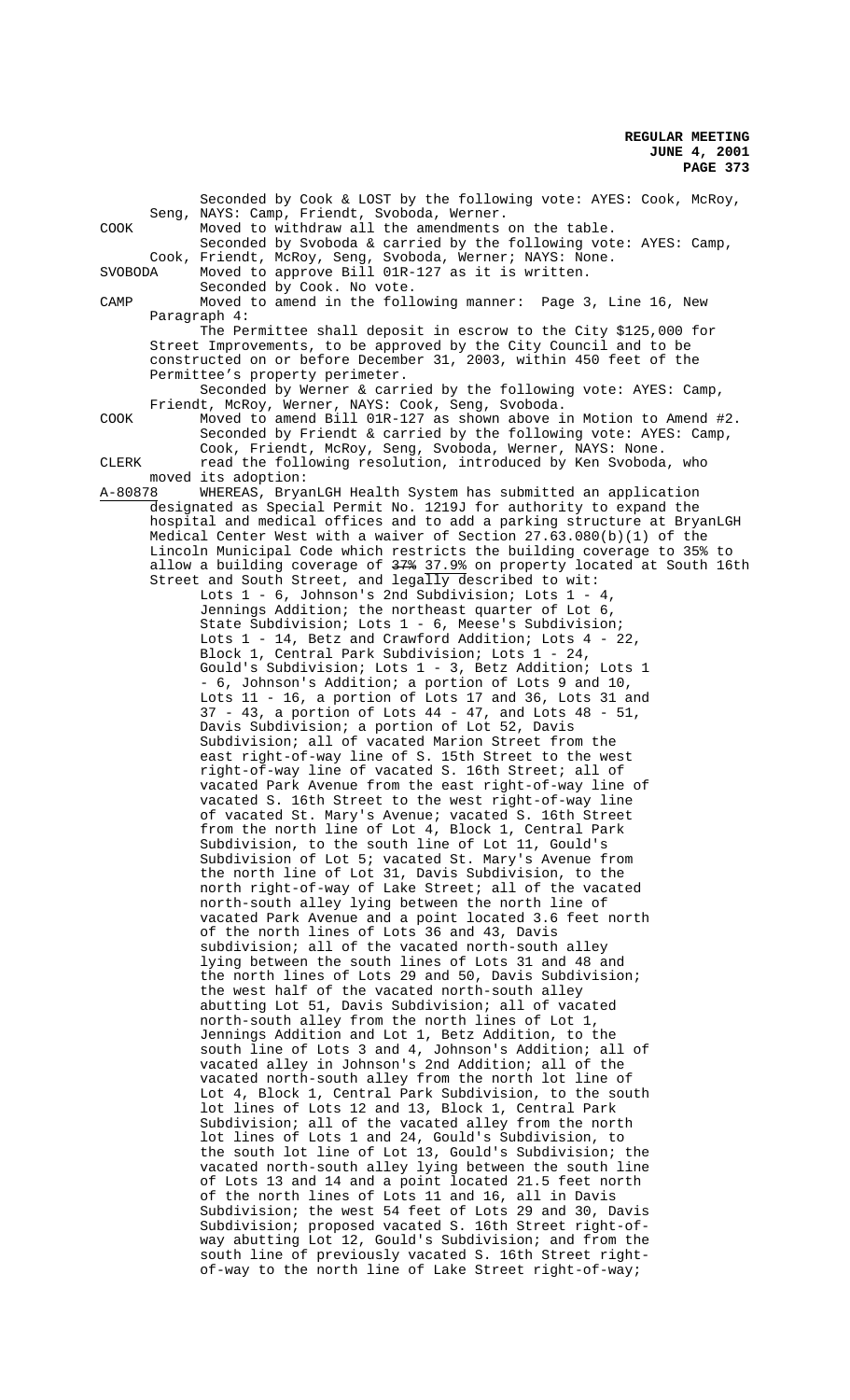all located in the Southwest Quarter of Section 36, Township 10 North, Range 6 East, Lancaster County, Nebraska, generally located at S. 16th Street and South Street;

WHEREAS, the real property adjacent to the area included within the site plan for this expansion of the hospital and medical offices will not be adversely affected; and

WHEREAS, said site plan together with the terms and conditions hereinafter set forth are consistent with the intent and purpose of Title 27 of the Lincoln Municipal Code to promote the public health, safety, and general welfare.

NOW, THEREFORE, BE IT RESOLVED by the City Council of the City of Lincoln, Nebraska:

That the application of BryanLGH Health System, hereinafter referred to as "Permittee", to expand the hospital and medical offices and to add a parking structure at BryanLGH Medical Center West with a waiver of Section 27.63.080(b)(1) of the Lincoln Municipal Code which restricts the building coverage to 35% to allow a building coverage of 37%, on the property legally described above, be and the same is hereby granted under the provisions of Section 27.63.080 of the Lincoln Municipal Code upon condition that construction and operation of said expanded hospital, medical offices, and parking structures be in strict compliance with said application, the site plan, and the following additional express terms, conditions, and requirements:

1. This permit approves:

- a. An expansion of the facility to a total of 358 beds; b. An additional 100,000 square feet of medical office floor area;
- c. A parking structure;
- d. An increase of the building coverage to  $\frac{37*}{37.9%}$ . 2. Before receiving building permits:
	- a. The Permittee must submit a revised and acceptable final plan along with five copies.
		- b. The construction plans must conform to the approved plans.
		- c. The parking lot and parking structure must be designed to the satisfaction of the Public Works & Utilities Department.
		- e. Prior to issuance of a demolition permit for the building at 1650 Lake Street known as the Independence Center, formerly the Nurses' Residence (located on Lots 4 and 5 of Meeses Subdivision and Lots 4-6 of Johnson's Second Addition) the Historic Preservation Commission shall review the eligibility of the building for designation as a Lincoln Landmark in accordance with LMC 27.57.120, and make a recommendation to the City Council. If the recommendation is affirmative that the building meets the criterion for landmark designation, the site plan for BryanLGH West shall be amended to reflect<br>retention of the building, and the planning Director retention of the building, may approve the amended plan administratively.

3. Before occupying the structures all development and construction must be completed in conformance with the approved plans and as indicated on the Construction/Occupancy Schedule. 4. All privately-owned improvements must be permanently

maintained by the Permittee.

5. The site plan approved by this permit shall be the basis for all interpretations of setbacks, yards, locations of buildings, location of parking and circulation elements, and similar matters.

6. The terms, conditions, and requirements of this resolution shall be binding and obligatory upon the Permittee, its successors, and assigns. The building official shall report violations to the City Council which may revoke the special permit or take such other action as may be necessary to gain compliance.<br>7. The Permittee shall sign

The Permittee shall sign and return the City's letter of acceptance to the City Clerk within 30 days following approval of the special permit, provided, however, said 30-day period may be extended up to six months by administrative amendment. The City Clerk shall file a copy of the resolution approving the special permit and the letter of acceptance with the Register of Deeds, filing fees therefor to be paid in advance by the Permittee.

8. The site plan as approved with this resolution voids and supersedes all previously approved site plans, however all resolutions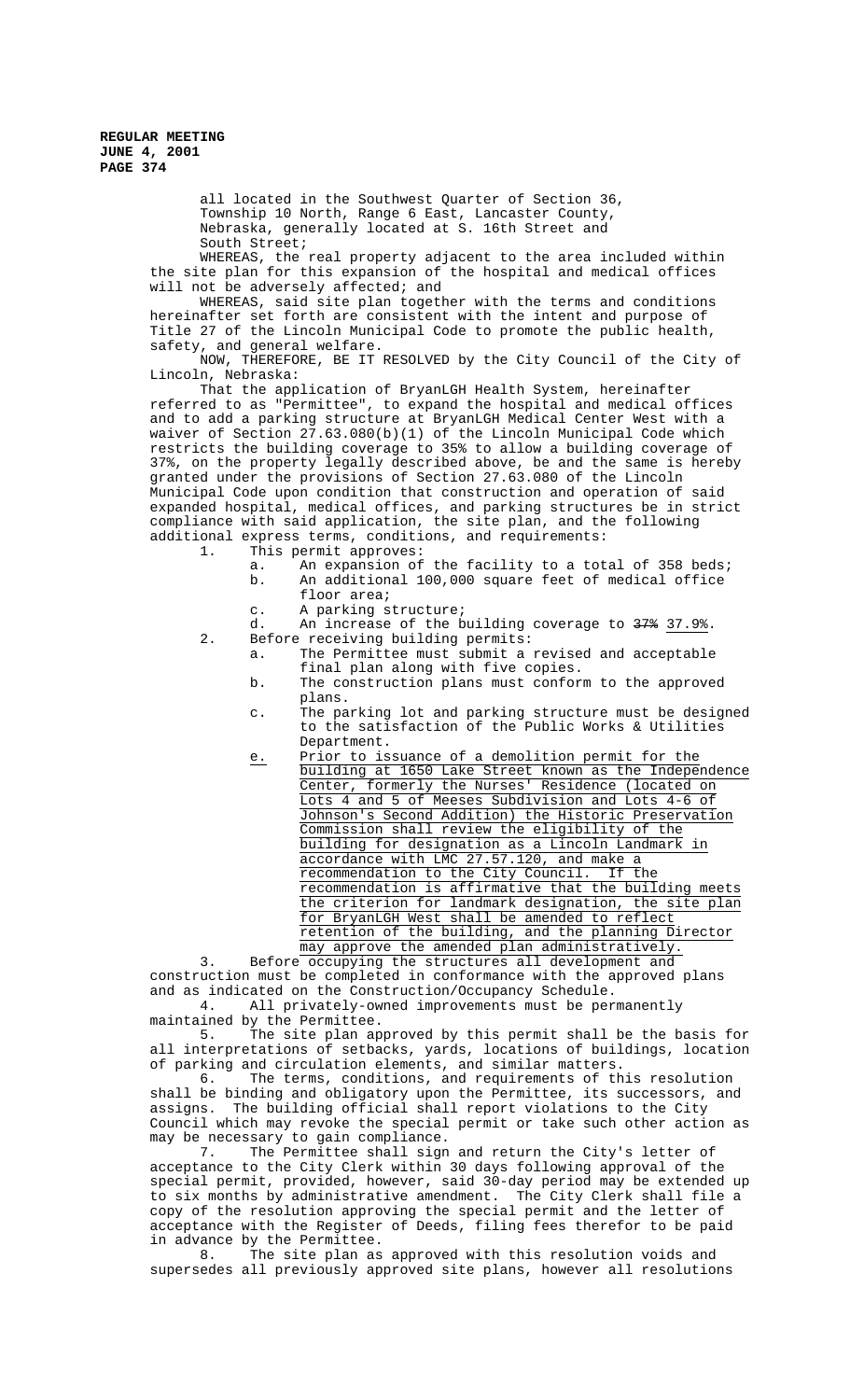approving previous permits remain in force unless specifically amended by this resolution. Introduced by Ken Svoboda Seconded by Cook & carried by the following vote: AYES: Camp, Cook, Friendt, McRoy, Svoboda, Werner; NAYS: Seng. SPECIAL PERMIT 1219J - APPLICATION OF BRYANLGH HEALTH SYSTEM TO EXPAND THE HOSPITAL AND MEDICAL OFFICES AND TO ADD A PARKING STRUCTURE AT BRYANLGH MEDICAL CENTER EAST, AND TO INCREASE THE BUILDING COVERAGE ABOVE 35%, ON PROPERTY GENERALLY LOCATED AT 48TH AND SUMNER STREETS - PRIOR to reading:<br>FRIENDT Mo Moved to place 2 amendments on the table for discussion. Motion #1: 1. On page 2, after line 16, insert a new paragraph 2 to read as follows: 2. Revise the site plan to show a right turn lane in Sumner Street east of S. 48th Street. 2. On page 2, after line 22, insert a new paragraph d. to read as follows: d. The Permittee must receive an Executive Order to construct a right turn lane in Sumner Street east of S. 48th Street. 3. Renumber the subsequent paragraphs accordingly. Motion #2: 1. On page 3, after line 3, insert a new paragraph 4 to read as follows:<br>"4. Should the City Council determine a right-turn lane in Sumner Street east of South 48th Street needed, the Permittee will pay to the City the cost of construction of a right-turn lane as well as up to \$15,000.00 for the cost of any land acquisition and associated damages prior to receiving an occupancy permit." 2. Renumber the subsequent paragraphs accordingly. Seconded by Svoboda. No vote. SENG Moved to delay public hearing for one more week until the departments could work out details. Seconded by Cook & LOST by the following vote: AYES: Cook, McRoy, Seng, NAYS: Camp, Friendt, Svoboda, Werner. COOK Moved to withdraw all the amendments on the table. Seconded by Svoboda & carried by the following vote: AYES: Camp, Cook, Friendt, McRoy, Seng, Svoboda, Werner; NAYS: None. SVOBODA Moved to approve Bill 01R-127 as it is written. Seconded by Cook. No vote. CAMP Moved to amend in the following manner: Page 3, Line 16, New Paragraph 4: The Permittee shall deposit in escrow to the City \$80,000 for Street Improvements, to be approved by the City Council and to be constructed on or before December 31, 2003, within 300 feet of the Permittee's property perimeter. Seconded by Werner & carried by the following vote: AYES: Camp, Friendt, McRoy, Werner; NAYS: Cook, Seng, Svoboda. CLERK read the following resolution, introduced by Ken Svoboda, who moved its adoption:<br>A-80879 WHEREAS, Brya WHEREAS, BryanLGH Health System has submitted an application designated as Special Permit No. 1219J for authority to expand the hospital and medical offices and to add a parking structure at BryanLGH Medical Center East with a waiver of Section 27.63.080(b)(1) of the Lincoln Municipal Code which restricts the building coverage to 35% to allow a building coverage of 38.2% on property located at South 48th Street and Sumner Street, and legally described to wit: Lots 116, 117, and 259 of Irregular Tracts in the Northwest Quarter of the Northeast Quarter of Section 32, Township 10 North, Range 7 East of the 6th P.M., Lincoln, Lancaster County, Nebraska; Lots 1 - 33, inclusive, Block 3, Shurtleff's Piedmont Park; the vacated portion of Washington and Everett Streets west of the west line of 50th Street, including the cul-desac at the west intersection of said streets, a triangle area of property bounded on the east by 50th Street, Everett Street on the south and Washington Street on the north, the vacated portion of 51st Street from the north line of Sumner Street to the south line of Everett Street, and Lots 1 - 24, inclusive, Block 6, Shurtleff's Piedmont Park, all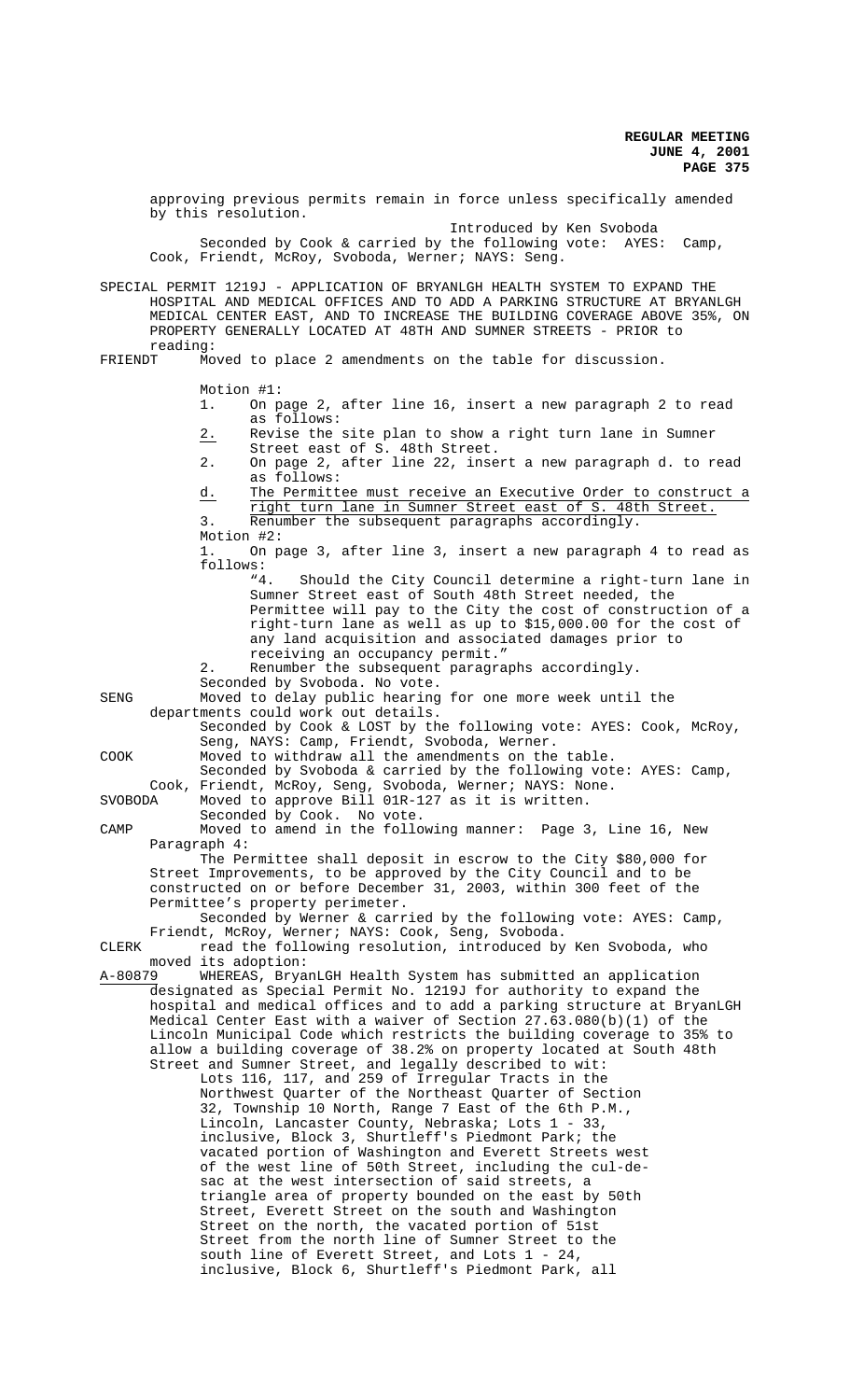> property being in Lincoln, Lancaster County, Nebraska; WHEREAS, the real property adjacent to the area included within the site plan for this expansion of the hospital and medical offices will not be adversely affected; and

WHEREAS, said site plan together with the terms and conditions hereinafter set forth are consistent with the intent and purpose of Title 27 of the Lincoln Municipal Code to promote the public health, safety, and general welfare.

NOW, THEREFORE, BE IT RESOLVED by the City Council of the City of Lincoln, Nebraska:

That the application of BryanLGH Health System, hereinafter referred to as "Permittee", to expand the hospital and medical offices and to add a parking structure at BryanLGH Medical Center East with a waiver of Section 27.63.080(b)(1) of the Lincoln Municipal Code which restricts the building coverage to 35% to allow a building coverage of 38.2%, on the property legally described above, be and the same is hereby granted under the provisions of Section 27.63.080 of the Lincoln Municipal Code upon condition that construction and operation of said expanded hospital and medical offices be in strict compliance with said application, the site plan, and the following additional express terms, conditions, and requirements:<br>1. This permit appro

- This permit approves:
	- a. A parking structure, two new main entrances to the
	- hospital, a two-floor hospital addition, and a fourfloor medical office addition. b. An increase of the building coverage to 38.2%

2. Revise the site plan to show a right turn lane in Sumner Street east of South 48th Street.

2.3. Before receiving building permits:

- a. The Permittee must submit a revised and acceptable final plan along with five copies.
- b. The construction plans must conform to the approved plans.
- c. The parking lot and parking structure must be designed to conform to City Code and Design Regulations.
- 3.4. Should the City Council determine a right-turn lane in Sumner Street east of South 48th Street needed, the Permittee will pay to the City the cost of reconstruction of a right-turn lane as well as up to \$15,000.00 for the cost of any land acquisition and associated damages prior to receiving an occupancy permit.

construction must be completed in conformance with the approved plans and as indicated on the Construction/Occupancy Schedule.

4. 5. All privately-owned improvements must be permanently  $main$ the Permittee.

5. 6. The site plan approved by this permit shall be the basis for all interpretations of setbacks, yards, locations of buildings, location of parking and circulation elements, and similar matters.

6. 7. The terms, conditions, and requirements of this resolution shall be binding and obligatory upon the Permittee, its successors, and assigns. The building official shall report violations to the City Council which may revoke the special permit or take such other action as may be necessary to gain compliance.

7. 8. The Permittee shall sign and return the City's letter of acceptance to the City Clerk within 30 days following approval of the special permit, provided, however, said 30-day period may be extended up to six months by administrative amendment. The City Clerk shall file a copy of the resolution approving the special permit and the letter of acceptance with the Register of Deeds, filing fees therefor to be paid in advance by the Permittee.

8. 9. The site plan as approved with this resolution voids and supersedes all previously approved site plans, however all resolutions approving previous permits remain in force unless specifically amended by this resolution.

Introduced by Ken Svoboda

Seconded by Cook & carried by the following vote: AYES: Camp, Cook, Friendt, McRoy, Svoboda, Werner; NAYS: Seng.

APPROVING AN AMENDMENT TO RESTRICTIVE COVENANTS TO ALLOW BUSINESS OR COMMERCIAL ENTERPRISE USES WITHIN THE NORTH PARK SUBDIVISION AND NORTH PARK SUBDIVISION 2ND ADDITION - CLERK read the following resolution,

introduced by Ken Svoboda, who moved for its adoption:

A-80880 WHEREAS, the City of Lincoln is the owner of Lots 1, 2, 3, 4, and 14, Block 1, North Park Subdivision; and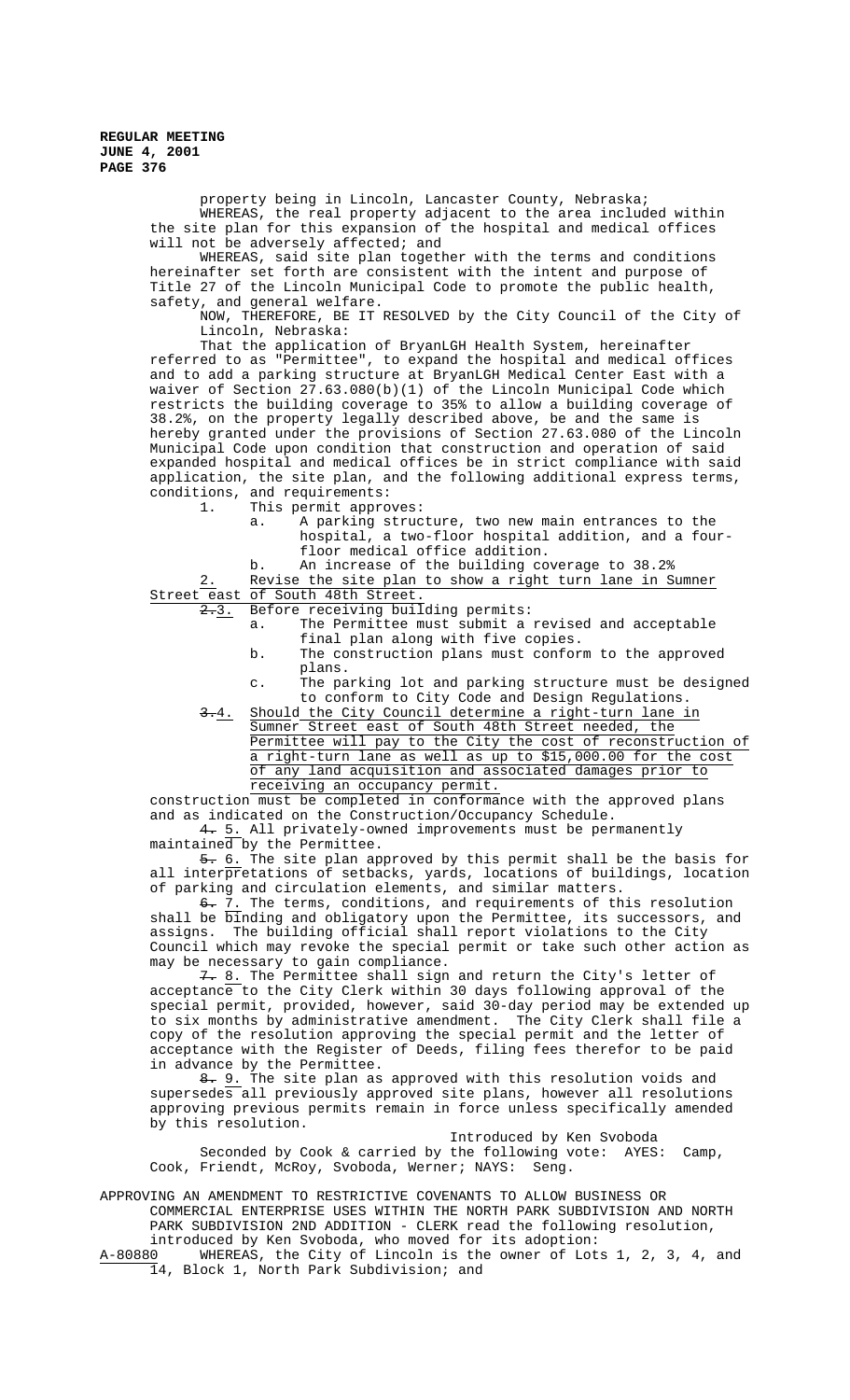WHEREAS, the lots within North Park Subdivision and North Park Subdivision 2nd Addition are subject to Restrictive Covenants dated October 26, 1964 and filed of record on October 26, 1964; and

WHEREAS, paragraph 9 of said Restrictive Covenants restricts the use of the lots to single-family residential purposes and prohibits any business or commercial enterprise use upon the lots; and

WHEREAS, the owners of lots in North Park Subdivision and North Park Subdivision 2nd Addition have are seeking to amend said Restrictive Covenants as set forth in the Amendment to Restrictive Covenants attached hereto marked as Attachment "A" to allow business or commercial enterprise uses upon the lots as allowed and authorized by the applicable zoning provision of the Lincoln Municipal Code; and

WHEREAS, the City of Lincoln has no objection to amending the Restrictive Covenants as provided for in the Amendment to the Restrictive Covenants (Attachment "A").

NOW, THEREFORE, BE IT RESOLVED by the City Council of the City of Lincoln, Nebraska:

That the Amendment to Restrictive Covenants, attached hereto as Attachment "A", is hereby approved and the Mayor is authorized to execute said amendment on behalf of the City of Lincoln.

Introduced by Ken Svoboda Seconded by Werner & carried by the following vote: AYES: Camp, Friendt, McRoy, Seng, Werner; NAYS: Cook, Svoboda.

SPECIAL PERMIT 1903 - APPEAL OF MOHAMED DAHAB AND DEBRA DAHAB FROM THE PLANNING COMMISSION APPROVAL OF SPECIAL PERMIT 1903 FOR AUTHORITY TO CONSTRUCT A 68' TALL WIRELESS COMMUNICATIONS FACILITY ON PROPERTY GENERALLY LOCATED AT SOUTH 37TH STREET AND HIGH STREET - PRIOR to reading:

COOK Moved to delay action on Bill 01R-20 for two weeks to 6/18/01. Seconded by Seng & carried by the following vote: AYES: Camp, Cook, Friendt, McRoy, Seng, Svoboda, Werner; NAYS: None.

#### **PETITIONS AND COMMUNICATIONS**

### **THE FOLLOWING WERE REFERRED TO PLANNING DEPT.:**

Combined Special Permit and Use Permit 18 - App. of Michael McKeeman, President of McKeeman Consulting for outdoor seasonal sales at 70th & A Streets. Special Permit No. 286G - App. of Saint Elizabeth Regional Medical Center to expand the Medical campus as a Permitted Special Use Health Care

- Facilities pursuant to 27.63.080 of the Lincoln Municipal Code at 70th & L Streets. Special Permit No. 692K - App. of Al Sward, President of Tabitha to amend
- Tabitha New Community C.U.P. and obtain a Special Permit to allow two of the six buildings constituting Walter Apartments to be used as Domiciliary Care Facilities.
- Change of Zone 2531(bb) App. of Hampton Enterprises, Inc. to amend the Williamsburg Village final planned unit development to increase the maximum allowable square footage.
- Three (3) Informal Paving Petitions for paving and storm sewers, for 7th Street North from New Hampshire, New Hampshire Street from 7th Street to the West and the alley back on North of listed property submitted by Alice Coleman - CLERK presented said petition which was referred to Public Works.

#### **REPORTS OF CITY OFFICERS**

- CLERK'S LETTER & MAYOR'S APPROVAL OF ORDINANCES & RESOLUTIONS PASSED ON May 14, 2001 - CLERK presented said report which was placed on file in the Office of the City Clerk. **(27-1)**
- CLERK'S LETTER & MAYOR'S APPROVAL OF ORDINANCES & RESOLUTIONS PASSED ON May 21, 2001 - CLERK presented said report which was placed on file in the Office of the City Clerk. **(27-1)**

APPROVING DISTRIBUTION OF FUNDS REPRESENTING INTEREST EARNING ON SHORT-TERM INVESTMENTS OF IDLE FUNDS FOR THE MONTH ENDED APRIL 30, 2001 - CLERK read the following resolution, introduced by Ken Svoboda, who moved its adoption:<br>A-80885 BE IT RESOLVE BE IT RESOLVED by the City Council of the City of Lincoln,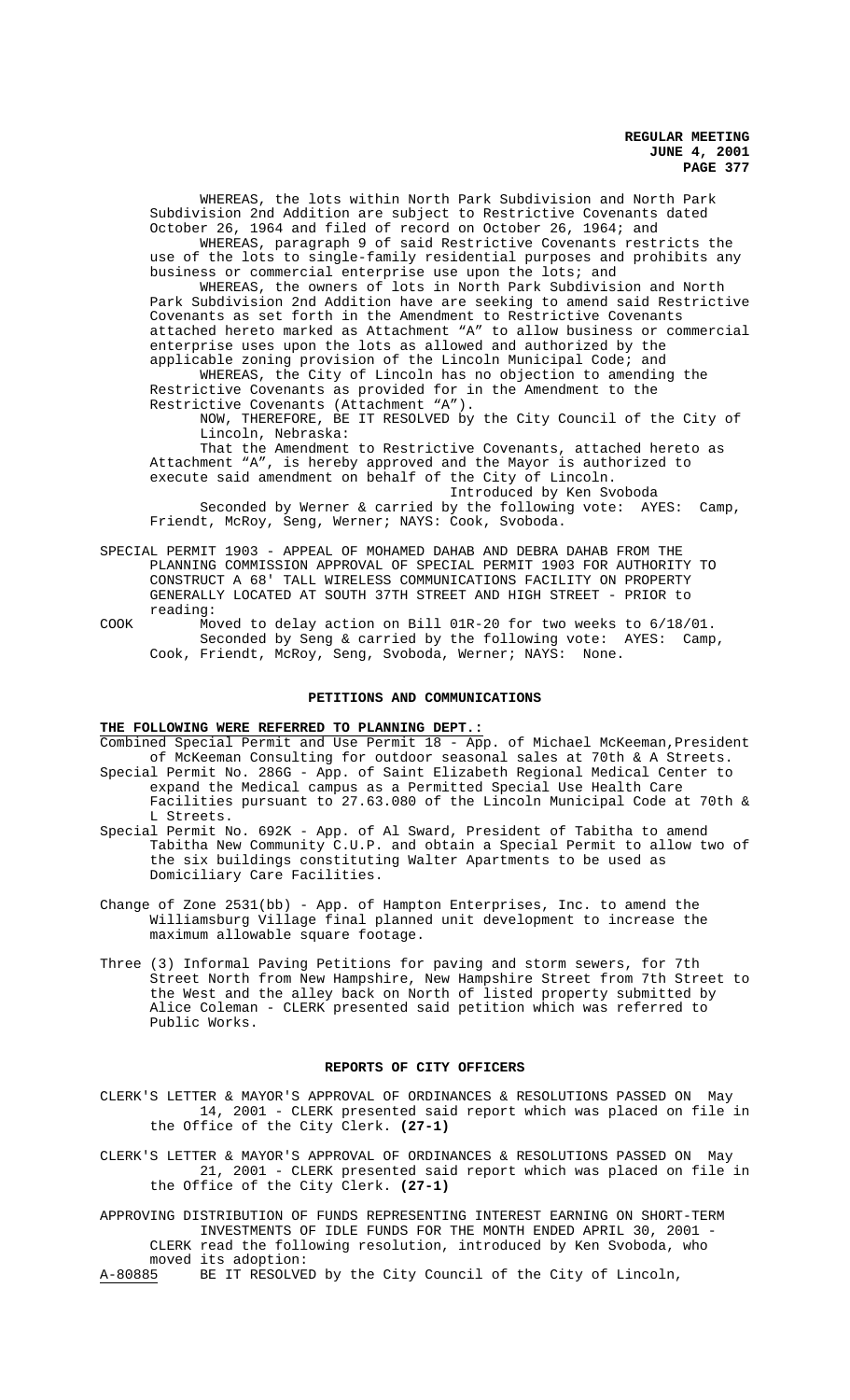Nebraska: That during the month ended April 30, 2001, \$440.406.98 was earned from short-term investments of "IDLE FUNDS". The same is hereby distributed to the various funds on a pro-rata basis using the balance of each fund and allocating a portion of the interest on the ratio that such balance bears to the total of all fund balances.

Introduced by Ken Svoboda Seconded by Seng & carried by the following vote: AYES: Camp, Cook, Friendt, McRoy, Seng, Svoboda, Werner; NAYS: None.

INVESTMENT OF FUNDS - CLERK read the following resolution, introduced by Coleen Seng, who moved its adoption:

A-80886 BE IT HEREBY RESOLVED BY THE CITY COUNCIL of the City of Lincoln, Nebraska: That the attached list of investments be confirmed and approved,

and the City Treasurer is hereby directed to hold said investments until maturity unless otherwise directed by the City Council. (Investments from May 14 - May 18, 2001.) Introduced by Ken Svoboda

Seconded by Seng & carried by the following vote: AYES: Camp, Cook, Friendt, McRoy, Seng, Svoboda, Werner; NAYS: None.

- REPORTS FROM CITY TREASURER OF TELECOMM. OCC. TAX DUE FOR THE MONTH OF APRIL, 2001: Excel Telecommunications, Inc.; ATT Wireless PCS, LLC, ATT Wireless Services; TracFone Wireless, Inc., Western Union Communications, Inc.; VarTec Telecom, Inc.; USA Paging LLC; ATS Mobil Telephone, Inc.; Nextel West Corp.; ATT Wireless PCS, LLC; Winstar Wireless; LCI International Telecom Corp; Teligent Services, Inc.; Touch America Services, Inc.; Qwest Communications, Corp.; Primus Telecommunications, Inc.; Trans National Communications International, Inc.; Working Assets Funding Service, Inc.; EquaNet Corporation; Atlas Communications, Ltd.; One Call Communications, Inc.; Operator Communications, Inc.; D & D Communications, Inc.; XO Long Distance Services, Inc.; Comdata Telecommunications Services, Inc.; Globalcom, Inc.; Nosva Limited Partnership; GTC Telecom; Glyphics Communications, Inc.; RSL Com USA, Inc.; Tri-M Communications, Inc; Lightyear Communications, Inc.; Incomnet Communications Corp.; Single Billing Services, Inc.; Teleco Development Group DE, Inc.; NOS Communications, Inc.; Long Distance of Michigan, Inc.; Zone Telecom, Inc.; Association Administrators, Inc. and Affinity Network, Inc. - CLERK presented said report which was placed on file in the Office of the City Clerk. **(20)**
- LES QUARTERLY FINANCIAL REPORT FOR THE PERIOD OF JANUARY 1, THROUGH MARCH 31, 2001 - CLERK presented said report which was placed on file in the Office of the City Clerk. **(40)**
- REPORT OF LINCOLN WATER & WASTEWATER SYSTEM RECAPITULATION OF DAILY CASH RECEIPTS FOR APRIL, 2001 - CLERK presented said report which was placed on file in the Office of the City Clerk. **(8-71)**
- REPORT OF FRANCHISE TAX FOR THE MONTH OF APRIL, 2001 FROM PEOPLES NATURAL GAS CLERK presented said report which was placed on file in the Office of the City Clerk. **(16-1)**
- REPORT OF TELECOM EXCISE TAX FROM I-LINK COMMUNICATIONS, INC., AND BIG 8 PLANET, INC. - CLERK presented said report which was placed on file in the Office of the City Clerk. **(20)**

### **ORDINANCES - 1ST READING**

- CHANGE OF ZONE 3324 APPLICATION OF PIONEER GREENS, L.L.C. FOR A CHANGE OF ZONE FROM 0-3 OFFICE PARK TO R-3 RESIDENTIAL AND FROM R-3 RESIDENTIAL TO O-3 OFFICE PARK ON PROPERTY GENERALLY LOCATED AT S. 68TH STREET AND PIONEERS BLVD. - CLERK read an ordinance, introduced by Ken Svoboda, amending the Lincoln Zoning District Maps attached to and made a part of Title 27 as provided by Section 27.05.020 of the Lincoln Municipal Code, by changing the boundaries of the districts established and shown thereon, the first time.
- VACATING LOTS 1 THROUGH 6, LEAVITT'S SUBDIVISION, GENERALLY LOCATED AT S. 14TH STREET AND DAIRY DRIVE - CLERK read an ordinance, introduced by Ken Svoboda, vacating a portion of the final plat of Leavitt's Subdivision as previously approved by the City of Lincoln on August 9, 1886, the first time.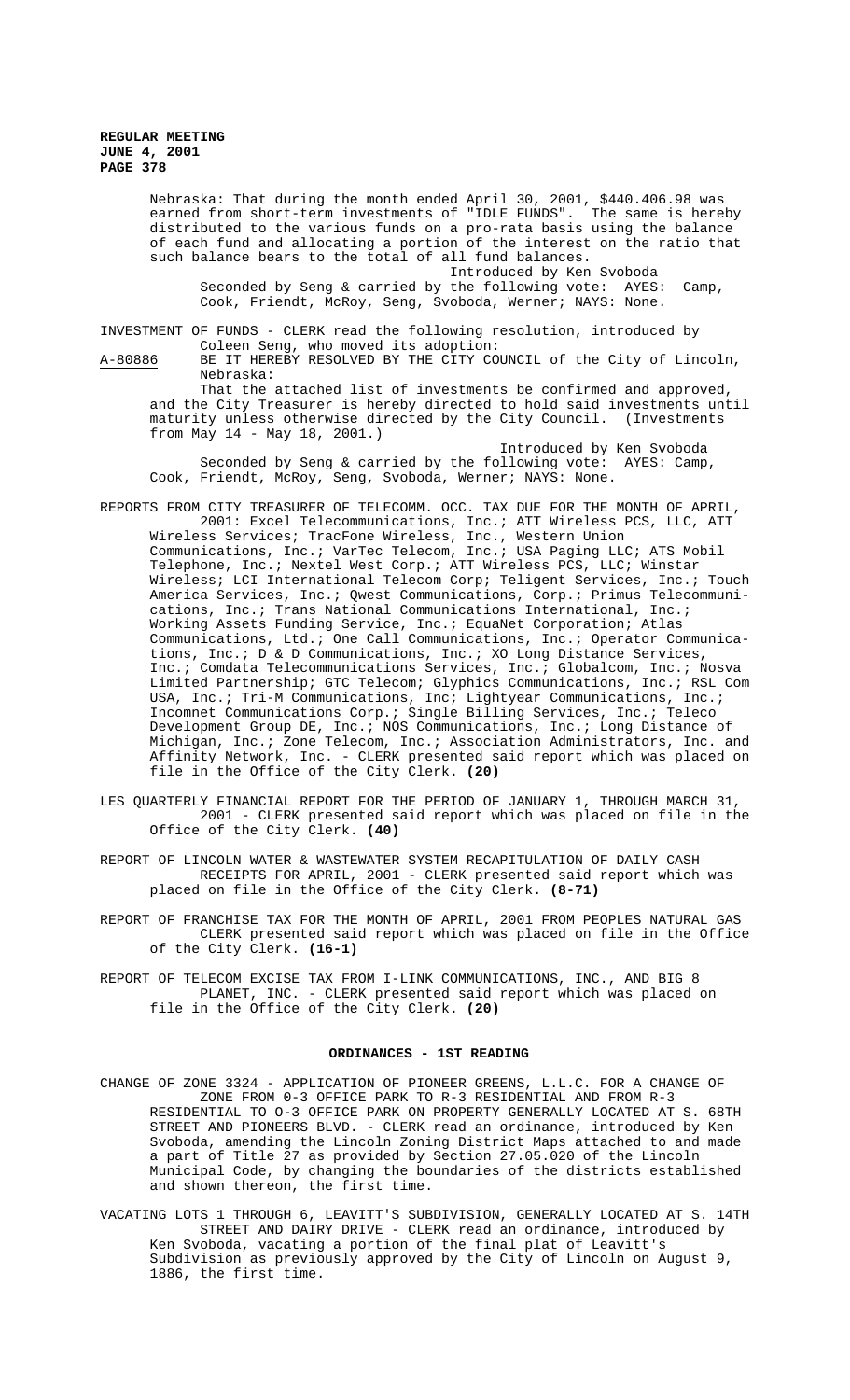- VACATING A PORTION OF THE RIGHT-OF-WAY STUB ADJACENT TO THE SOUTH AND WEST LINES OF LOT 3, 48TH AND SUPERIOR ADDITION, AND THE SOUTH AND EAST LINE OF LOT 2, H.J.B. INDUSTRIAL PARK 1ST ADDITION, GENERALLY LOCATED AT N. 48TH AND SUPERIOR STREETS - CLERK read an ordinance, introduced by Ken Svoboda, vacating a 75' by 80' portion of right-of-way stub adjacent to the south and west lines of lot 3, and Superior Addition, and retaining title thereto in the City of Lincoln, Lancaster County, Nebraska, the first time.
- APPROVING AN ACCESS AGREEMENT WITH QWEST WIRELESS TO CO-LOCATE ON AN EXISTING ALLTEL TOWER IN ANTELOPE PARK - CLERK read an ordinance, introduced by Ken Svoboda, whereas the City of Lincoln desires to provide access in Antelope park, generally located at 30th& "A" Streets, to Qwest Wireless, LLC, to co-locate their facilities on an exiting Alltel tower, the first time.

# **ORDINANCES - 3RD READING**

- VACATING A PORTION OF SOUTH 16TH STREET FROM THE NORTH LINE OF LAKE STREET TO THE SOUTH LINE OF THE PREVIOUSLY VACATED SOUTH 16TH STREET - PRIOR to reading: CAMP Moved to waive Council Rules to have 2nd & 3rd reading on this date with action. Seconded by Friendt & carried by the following vote: AYES: Camp, Cook, Friendt, McRoy, Seng, Svoboda, Werner; NAYS: None. CLERK read an ordinance, introduced by Coleen Seng, vacating a portion of South 16th Street, and retaining title thereto in the City of Lincoln, Lancaster County, Nebraska. SENG Moved to pass ordinance as read. Seconded by Camp & carried by the following vote: AYES: Camp, Cook, Friendt, McRoy, Seng, Svoboda, Werner; NAYS: None. The ordinance, being numbered **#17856**, is recorded in Ordinance Book 24, Page CREATING ALLEY PAVING DISTRICT NO. 361 IN THE EAST-WEST ALLEY, FROM BALLARD TO MORRILL, 62ND TO 63RD STREETS - CLERK read an Ordinance, introduced by Annette McRoy, creating Alley Paving District No. 361 defining the limits thereof, establishing the width of the roadway to be paved and the width of the grading to be done, providing for the curbing, guttering, and relaying of sidewalks, providing for the payment of the cost thereof, designating the property to be benefitted, providing for the acquisition of easements and additional right-of-way, if necessary, and repealing all ordinances or parts of ordinances in conflict herewith, the third time. SENG Moved to pass ordinance as read. Seconded by Camp & **LOST** by the following vote: AYES: None; NAYS:
- Camp, Cook, Friendt, McRoy, Seng, Svoboda, Werner. The ordinance, having **LOST**, was assigned File **#38-4362** & was placed on file in the Office of the City Clerk.
- CHANGE OF ZONE 3322 AMENDING TITLE 27 OF THE LINCOLN MUNICIPAL CODE TO CHANGE "CITY DATA" AND "CITY DATUM" TO "NAVD 1988" TO MAKE THE ZONING ORDINANCE CONSISTENT WITH TITLE 26, AND LAND SUBDIVISION ORDINANCE - CLERK read an ordinance, introduced by Annette McRoy, amending Sections 27.27.080, 27.28.090, 27.31.100, 27.37.070, 27.51.100, 27.58.060, 27.60.035, 27.65.070 and 27.70.050 of the Lincoln Municipal Code to change "city data" and "city datum" to "NAVD 1988" and to make the Zoning Ordinance consistent with Title 26, the Land Subdivision Ordinance; and repealing Sections 27.27.080, 27.28.090, 27.31.100, 27.37.070, 27.51.100, 27.58.060, 27.60,035, 27.65.070, and 27.70.050 of the Lincoln Municipal Code as hitherto existing, the third time. SENG Moved to pass ordinance as read.
- Seconded by Svoboda & carried by the following vote: AYES: Camp, Cook, Friendt, McRoy, Seng, Svoboda, Werner; NAYS: None. The ordinance, being numbered **#17857**, is recorded in Ordinance Book 24, Page
- CHANGE OF ZONE 3245 APP. OF MANETTE KIDNEY FOR A CHANGE FROM AG AGRICULTURAL TO 0-2 SUBURBAN OFFICE ON PROPERTY GENERALLY LOCATED AT S. 84TH & OLD
- CHENEY RD. PRIOR to reading:

CAMP Moved to **WITHDRAW** the ordinance.

Seconded by Cook & carried by the following vote: AYES: Camp, Cook, Friendt, McRoy, Seng, Svoboda, Werner; NAYS: None. The ordinance, having been **WITHDRAWN**, was assigned the File **#38-4363** & was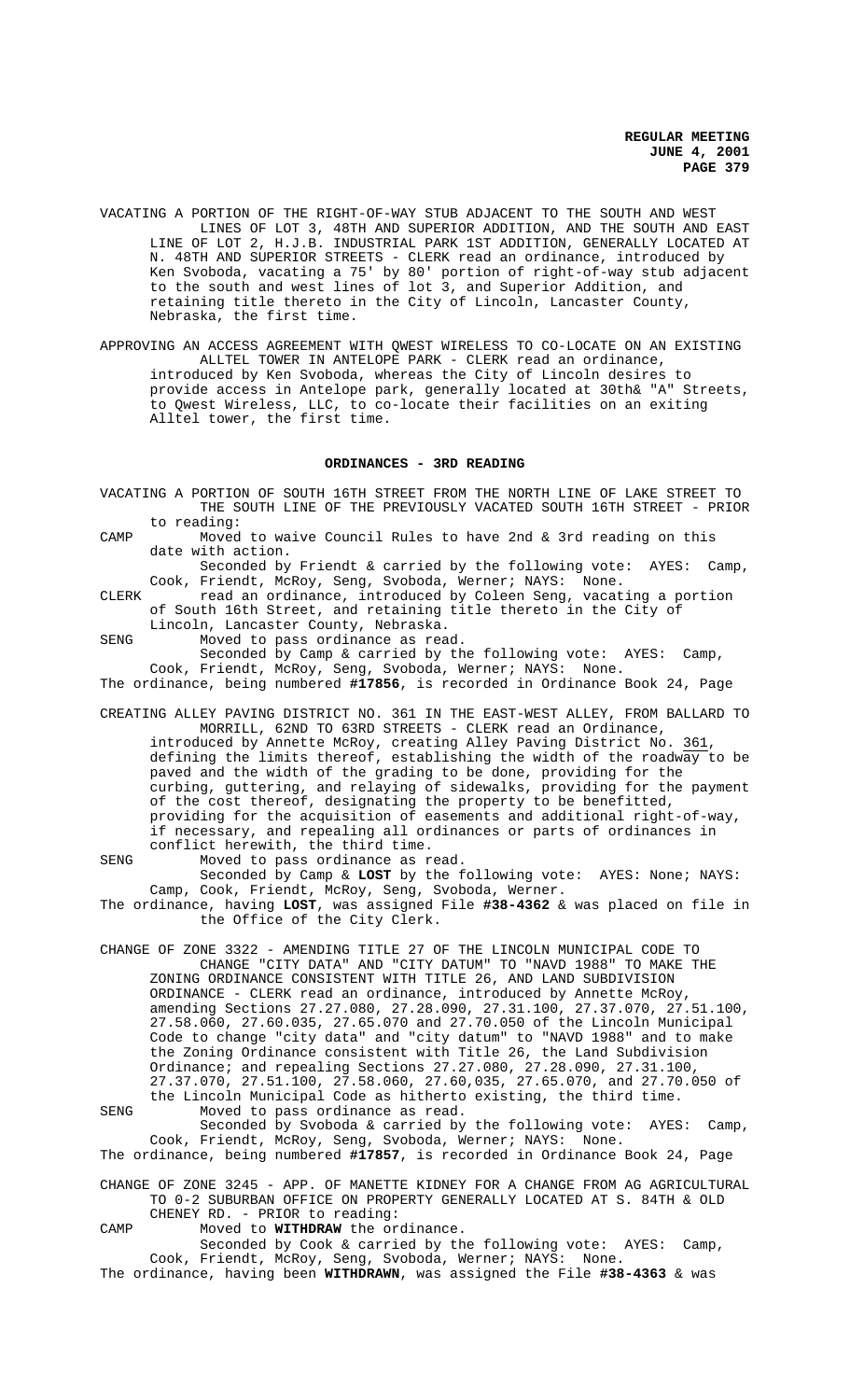placed on file in the Office of the City Clerk.

CHANGE OF ZONE 3206 - APP. OF REALTY TRUST GROUP FOR A CHANGE FROM AGR AGRICULTURAL RESIDENTIAL TO B-1 LOCAL BUSINESS DIST. ON PROPERTY GENERALLY LOCATED AT S. 70TH ST. & PINE LAKE RD. - PRIOR to reading: CAMP Moved to leave Bill. No. 00-72 on Pending Indefinitely.

- Seconded by Svoboda & **LOST** by the following vote: AYES: Camp, Svoboda; NAYS: Cook, Friendt, McRoy, Seng, Werner. SENG Moved to approve ordinance as read.
- Seconded by Cook & **LOST** by the following vote: AYES: Camp, Friendt, Svoboda; NAYS: Cook, McRoy, Seng, Werner.
- The ordinance, having **LOST**, was assigned File **#38-4364** & was placed on file in the Office of the City Clerk.
- ORD. 17727 CHANGE OF ZONE 3207 APP. OF REALTY TRUST GROUP FOR A CHANGE FROM AG AGRICULTURAL TO B-2 PLANNED NEIGHBORHOOD BUSINESS DIST. ON PROPERTY GENERALLY LOCATED AT S. 84TH ST. & OLD CHENEY RD. - PRIOR to reading:
- CAMP Moved to leave Bill. No. 00-160 on Pending Indefinitely. Seconded by Svoboda & carried by the following vote: AYES: Camp, Svoboda; NAYS: Cook, Friendt, McRoy, Seng, Werner.
- SENG Moved to pass ordinance as read.

Seconded by Cook & **LOST** by the following vote: AYES: Camp; NAYS: Cook, Friendt, McRoy, Seng, Svoboda, Werner.

The ordinance, having **LOST**, was assigned File **#38-4365** & was placed on file in the Office of the City Clerk.

#### **MISCELLANEOUS BUSINESS**

### **PENDING LIST -**

RE: SPECIAL PERMIT 1165A - TO SHOW CAUSE WHY SAID SPECIAL PERMIT SHOULD NOT BE REVOKED FOR FAILURE TO COMPLY WITH THE CONDITIONS OF THE SPECIAL PERMIT (1301 "H"):

- COOK Moved to remove Special Permit 1165A from Pending & **Withdraw**. Seconded by Friendt & carried by the following vote: AYES: Camp, Cook, Friendt, McRoy, Seng, Svoboda, Werner; NAYS: None.
- The ordinance, having been **WITHDRAWN**, was assigned the File **#38-4366**  & was placed on file in the Office of the City Clerk.
- RESOLUTION A-80486 USE PERMIT 131 APP. OF KREIN REAL ESTATE, INC. TO CON-STRUCT SEVEN 5,000 SQ. FT., ONE-STORY, OFFICE/MEDICAL BUILDINGS & ASSOCIATED PARKING, WITH REQUESTS TO REDUCE THE PRIVATE ROADWAY WIDTH OF WALTZ RD. & TO WAIVE SIDEWALKS ALONG ONE SIDE OF THE PRIVATE ROADWAYS, ON PROPERTY GENERALLY LOCATED AT S. 56TH ST., 1/4 MILE SOUTH OF OLD CHENEY RD. (IN CONNECTION W/00R-272, 00-173):
- SENG Moved to remove Use Permit 131 from Pending and **INDEFINITELY POSTPONE.**

Seconded by Cook & carried by the following vote: AYES: Camp,

Cook, Friendt, McRoy, Seng, Svoboda, Werner; NAYS: None.

The ordinance, having been **INDEFINITELY POSTPONED**, was assigned File #**38-4367** & was placed on file in the Office of the City Clerk.

ACCEPTING & APPROVING THE PRE. PLAT OF WILDERNESS PARK ESTATES INCLUDING WAIVERS FOR CURB & GUTTERS, SIDEWALKS, STORMWATER DETENTION, & STREET TREES, ON PROPERTY GENERALLY LOCATED WEST OF S. 14TH ST. & MOCKINGBIRD LANE. (IN CONNECTION W/99-93, 00R-309, 00-209):

SENG Moved to remove Bill 00R-308 from Pending for Public Hearing & action on 6/25/01.

Seconded by Camp & carried by the following vote: AYES: Camp, Cook, Friendt, McRoy, Seng, Svoboda, Werner; NAYS: None.

SPECIAL PERMIT 1832 - APP. OF GEORGE & KATHY MECHLING TO DEVELOP WILDERNESS PARK ESTATES C.U.P. CONSISTING OF 19 DWELLING UNITS ON PROPERTY GENERALLY LOCATED AT S. 14TH ST. & MOCKINGBIRD LANE. (IN CONNECTION W/99-93, 00R-308, 00-209):

SENG Moved to remove Bill 00R-309 from Pending for Public Hearing &